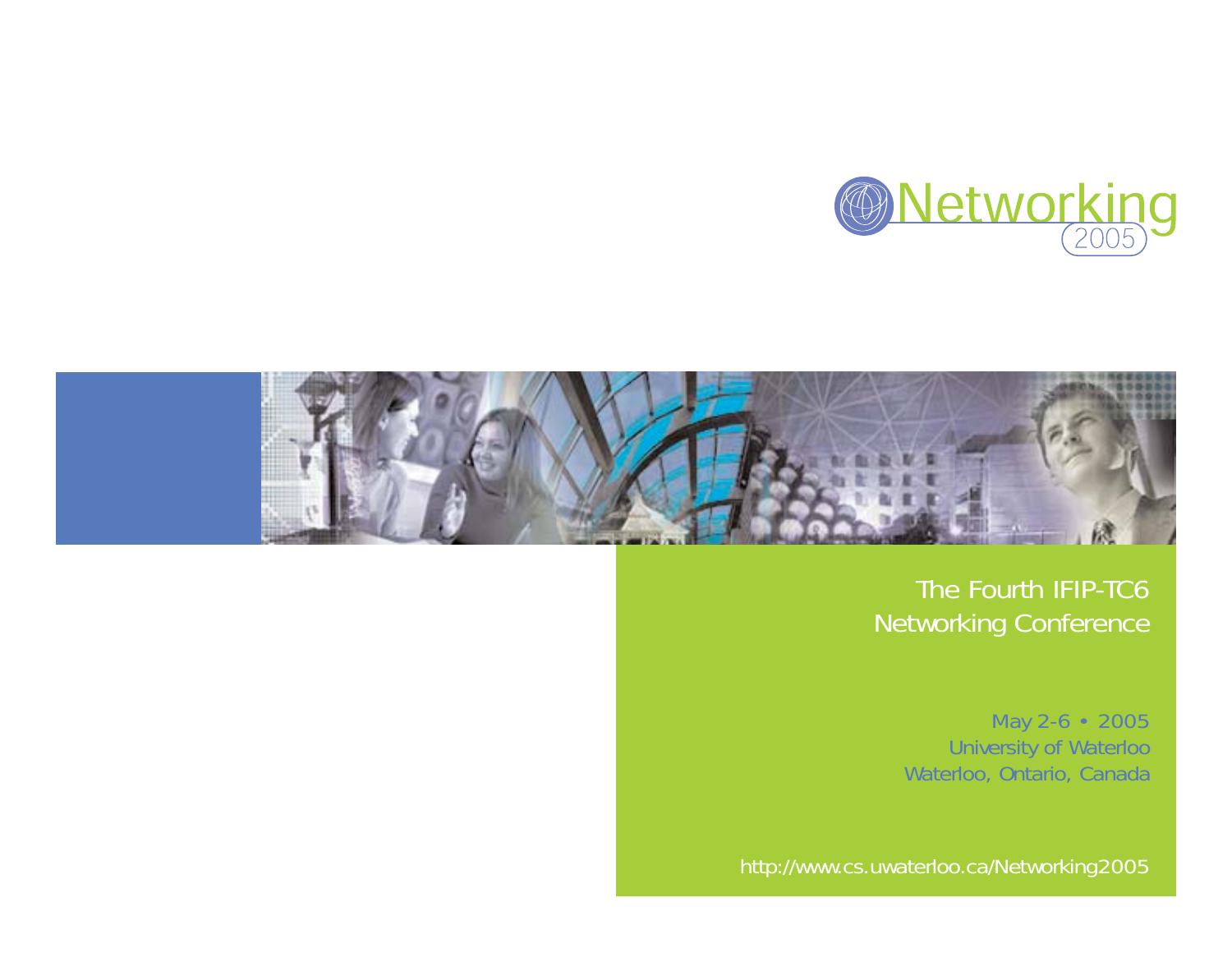

| Tutorials3                         |
|------------------------------------|
| Technical Sessions  6              |
| Program at a Glance centre of book |
|                                    |
| Workshops24                        |
| Technical Program Committee 28     |
| Executive Committee 30             |



Conference Sponsors













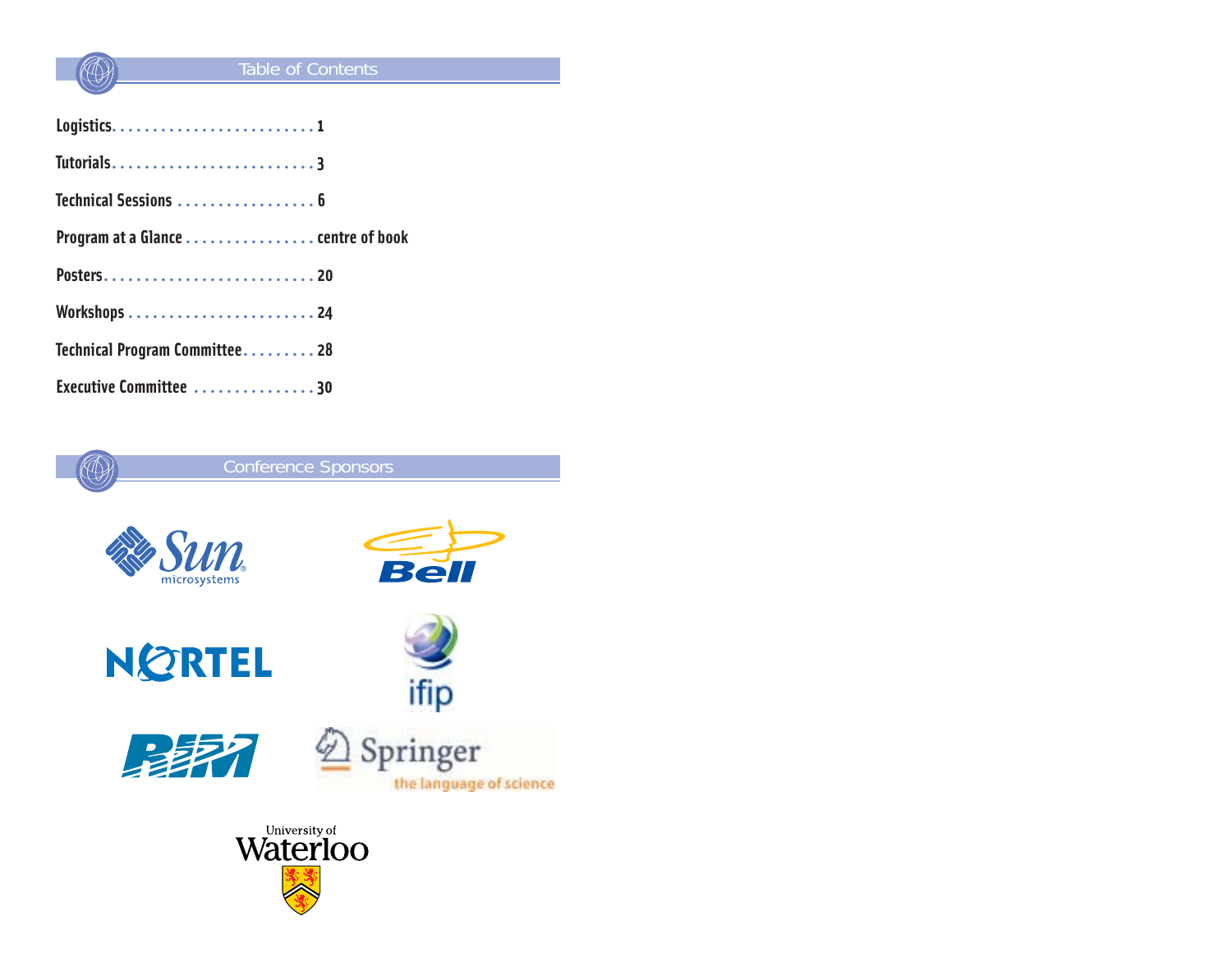



# **INTERNET ACCESS**

**Wireless –** All delegates have been given userids and passwords to the UW internet as part of their registration package. These can be used in the Arts Lecture Hall (the conference venue), as well as any other campus wireless cells.

**Wired in AL 209/210 –** Delegates may use the clients on the second floor of the building to access the Internet. There are also a number of wired Ethernet ports; use the same credentials and instructions as for the wireless network.

# **MEALS**

**May 2 –** Meals on your own; coffee breaks provided in AL during the tutorials

**May 3–6 –** Breakfast, AL/Lunch, SCH

SCH is a very short walk past the new Tatham Centre building to the east of AL. For bad weather, there is a tunnel; directions are posted in AL.

# **RECEPTION & POSTER SESSION – EIT, Tuesday, May 3, 17:30**

**Display area –** 58" wide X 46.5" tall (147 cm X 118 cm) Push pins will be provided

Posters may be placed on their allocated display, in the EIT atrium, from 10:00 Tuesday; supervision of the area will be provided. Posters should be removed that evening.

Your poster number is on the conference program (in alphabetical order by title), see pages 20-23.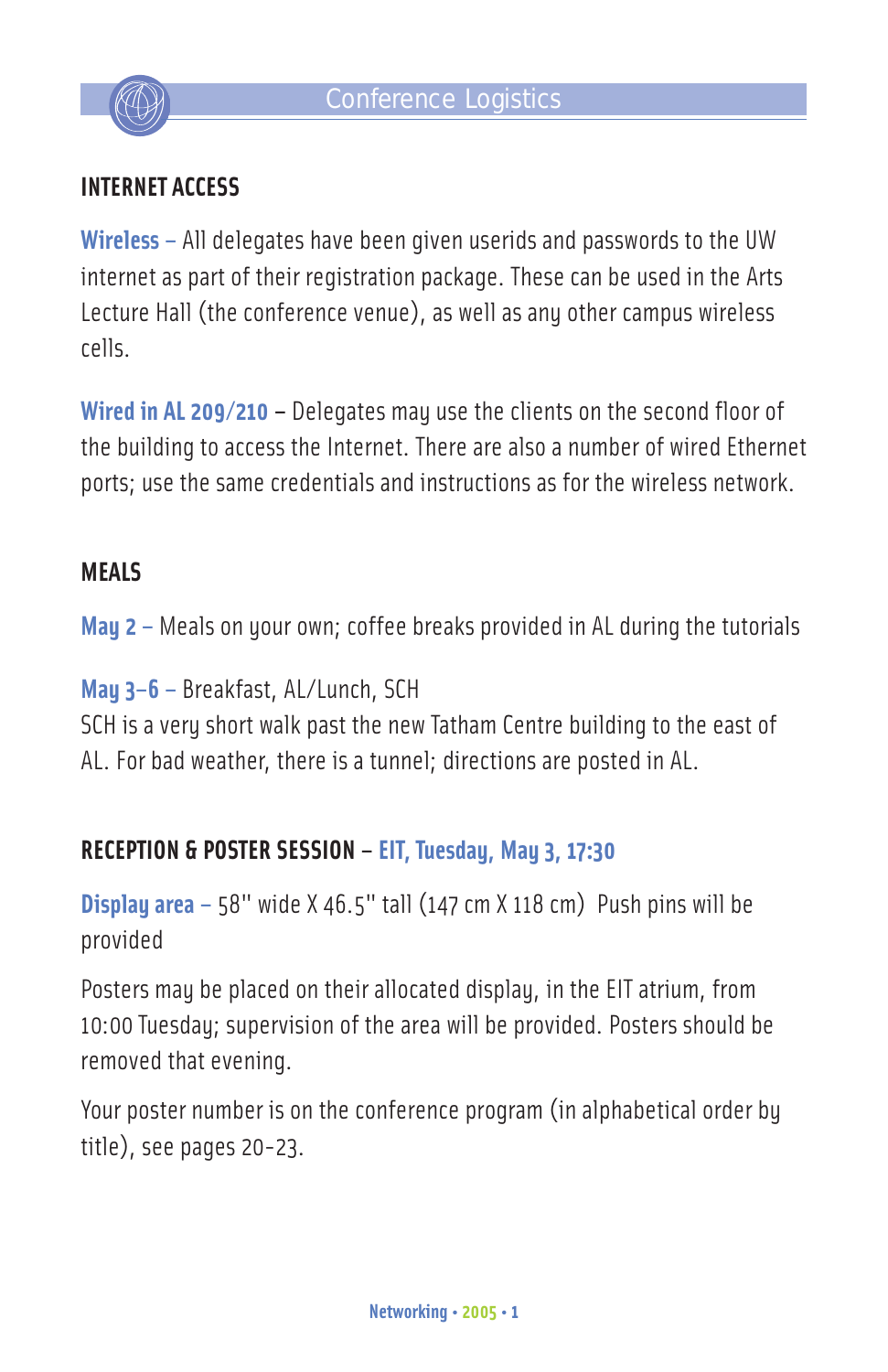

# **Dinner, Wednesday, May 4, 19:00 Centre for International Governance Innovation Seagram Building, 57 Erb Street W., Waterloo.**

The Seagram Building is on the site of the original Seagram distillery, and contained, for a time, the Seagram Museum. A number of the displays are still in place, although the building has been completely renovated since the museum closed. Dinner will be in the atrium, with cocktails at 19:00, dinner at 19:45. Live jazz music provided by the Andriy Tykhonov trio.

**On foot from UW:** From the main UW entrance at University Avenue and Seagram Drive, follow Seagram drive to the train tracks, and turn right along the path on the east side of the tracks. Follow the path through Waterloo Park, then enter the CIGI building at the door just to the left of the large stack of barrels at 57 Erb Street W.

**By car from UW**: Leaving the UW campus at University Avenue and Seagram Drive, turn right (west) on University, then take the first left (south) onto Westmount Road, and the first left (east) onto Father David Bauer Drive. Take the first left onto Erb Street, then immediately right into the parking lot behind the stack of barrels at 57 Erb Street W.

# **ROOM ASSIGNMENTS**

**Tutorials:** AL 105, 124, 211 **Plenary sessions & keynotes:** AL 116 **Sessions 0 mod 3:** AL 105 **Sessions 1 mod 3:** AL 124 **Sessions 2 mod 3:** AL 211 **Workshops:** AL 105, 124, 211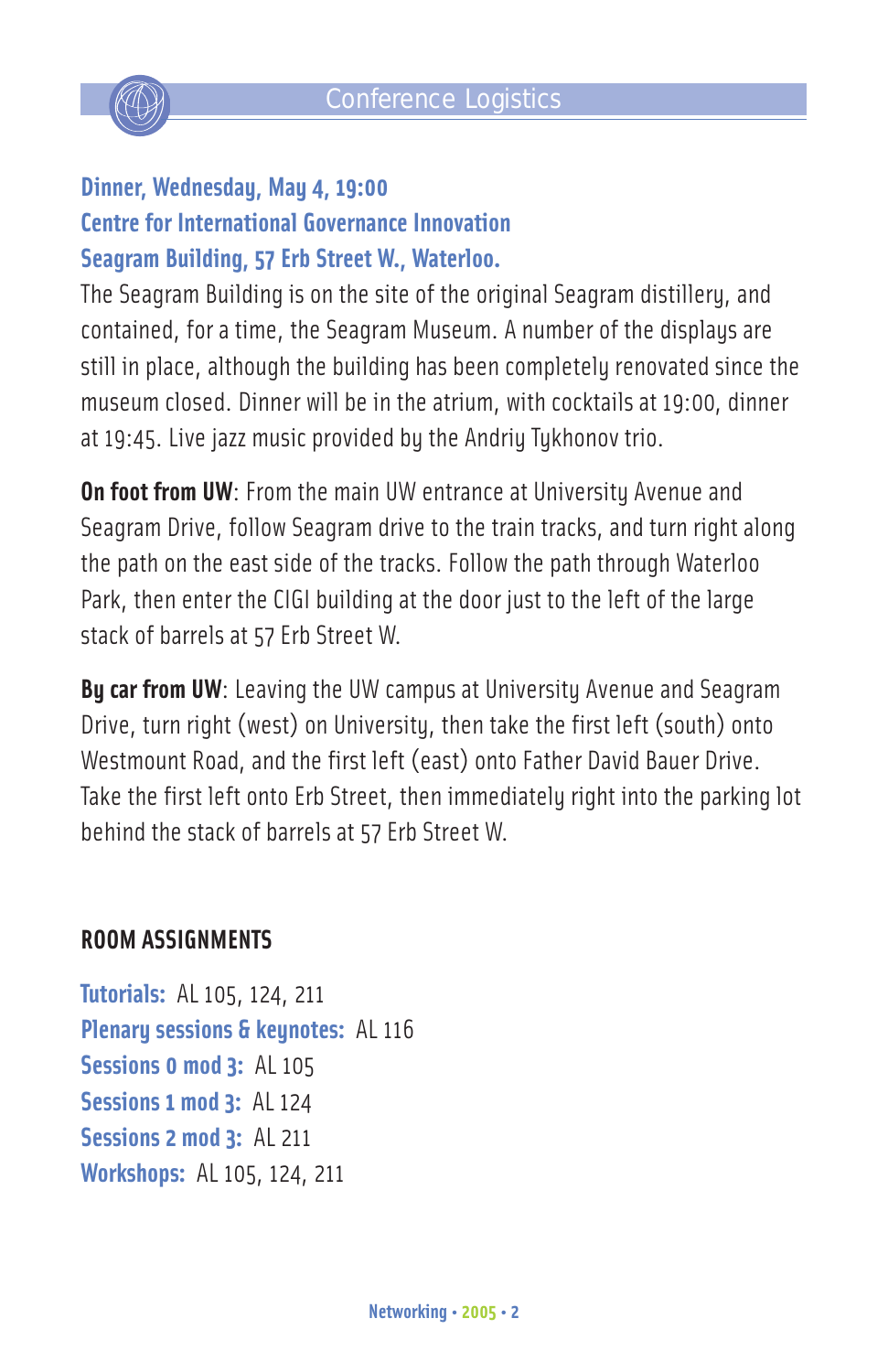

# **Full-day Tutorial**

#### **8:30 – 17:00**

# **#1 Wireless Sensor Networks**

Dr. Ian F. Akyildiz, Georgia Institute of Technology, USA

**Abstract:** The technological advances in the micro-electro-mechanical systems and the wireless communications have enabled the deployment of the small intelligent sensor nodes at homes, in workplaces, supermarkets, plantations, oceans, streets, and highways to monitor the environment. The realization of smart environments to improve the efficiency of nearly every aspect of our daily lives by enhancing the human-to-physical world interaction is one of the most exciting potential sensor network applications utilizing these intelligent sensor nodes. However, this objective necessitates the efficient and application specific communication protocols to assure the reliable communication of the sensed event features and hence enable the required actions to be taken by the actors in the smart environment. In this tutorial, the challenges and the existing solutions for the design and development of sensor/actor network communication protocols are presented. More specifically, application layer, transport layer, network layer, data link layer, in particular, error control and MAC protocols, and physical layer issues as well as the localization protocols and the time synchronization algorithms are explained in detail. Open research issues for the realization of sensor and actor networks are also discussed. The overall objective of this tutorial is to provide a global and detailed view at the current state-of-the-art in WSNs/WSANs and present the still-open research issues in this field. The topics covered include:

**Biography of presenter:** Ian F. Akyildiz received his BS, MS, and PhD degrees in Computer Engineering from the University of Erlangen-Nuernberg, Germany, in 1978, 1981 and 1984, respectively. Currently, he is the Ken Byers Distinguished Chair Professor with the School of Electrical and Computer Engineering, Georgia Institute of Technology and Director of Broadband and Wireless Networking Laboratory. He is an Editor-in-Chief of Computer Networks (Elsevier) and of Ad Hoc Networks (Elsevier) Journal. Dr. Akyildiz is an IEEE fellow (1995), an ACM fellow (1996). He served as a National Lecturer for ACM from 1989 until 1998 and received the ACM Outstanding Distinguished Lecturer Award for 1994. Dr. Akyildiz received the 1997 IEEE Leonard G. Abraham Prize award (IEEE Communications Society) for his paper entitled "Multimedia Group Synchronization Protocols for Integrated Services Architectures" published in the IEEE Journal of Selected Areas in Communications (JSAC) in January 1996; the 2002 IEEE Harry M. Goode Memorial award (IEEE Computer Society) with the citation "for significant and pioneering contributions to advanced architectures and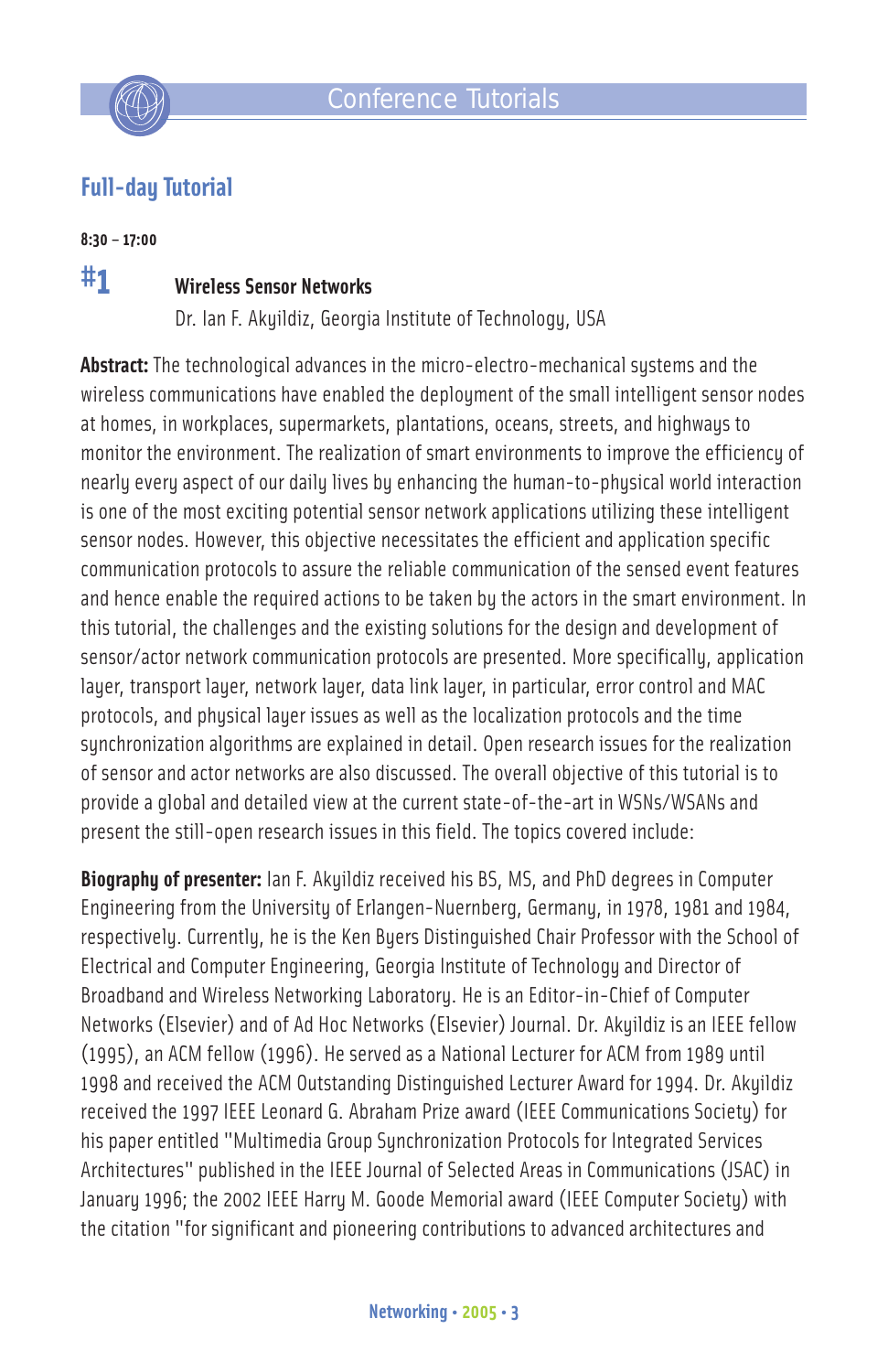

protocols for wireless and satellite networking"; the 2003 IEEE Best Tutorial Award (IEEE Communicaton Society) for his paper entitled "A Survey on Sensor Networks", published in IEEE Communication Magazine, in August 2002; and the 2003 ACM SIGMOBILE award for his significant contributions to mobile computing and wireless networking. His current research interests are in Sensor Networks, InterPlaNetary Internet, and Wireless Networks.

# **Half day Tutorials**

#### **13:30 – 17:30**

# **#6 On the Building Blocks of Quality of Service in Heterogeneous IP Networks** Dr. George Kormentzas, University of the Aegean, Greece

**Abstract:** After more than a decade of active research on Quality of Service in IP networks and the Internet, the majority of IP traffic relies on the conventional best effort IP service model. Nevertheless, some QoS mechanisms are deployed in current networking infrastructures, while emerging applications pose QoS challenges. This tutorial brings into the foreground a broad range of research results on Quality of Service in IP-based networks. First, a justification of the need for QoS is provided, along with challenges stemming from the convergence of IP and wireless networks and the proliferation of QoS demanding IP applications (such as VoIP). It is also emphasized that a global uniform end-to-end IP QoS solution is not realistic. Based on this remark, packet-level QoS mechanisms are classified as certain building blocks, each one fulfilling different objectives in certain parts of a heterogeneous IP network. This taxonomy, being in line with the ITU-T initiative towards a QoS architectural framework for IP networks, gives rise to a thorough presentation of QoS "building blocks", as well as of their associated mechanisms. This presentation is followed by an illustration of how the various building blocks are combined in the scope of modern IP networks. Offering QoS in a large scale IP-based network demands however that additional (i.e. non-packet-level) QoS mechanisms are deployed in some parts. Therefore, the tutorial also presents prominent technologies and mechanisms devised to augment the QoS capabilities of access, wireless and optical networks. It illustrates how these mechanisms boost end-to-end QoS solutions and reveal interworking issues with packet-level mechanisms.

**Biography of presenter:** George Kormentzas is currently lecturer in the University of the Aegean, Department of Information and Communication Systems Engineering. He was born in Athens, Greece on 1973. He received the Diploma in Electrical and Computer Engineering and the Ph.D. in Computer Science both from the National Technical University of Athens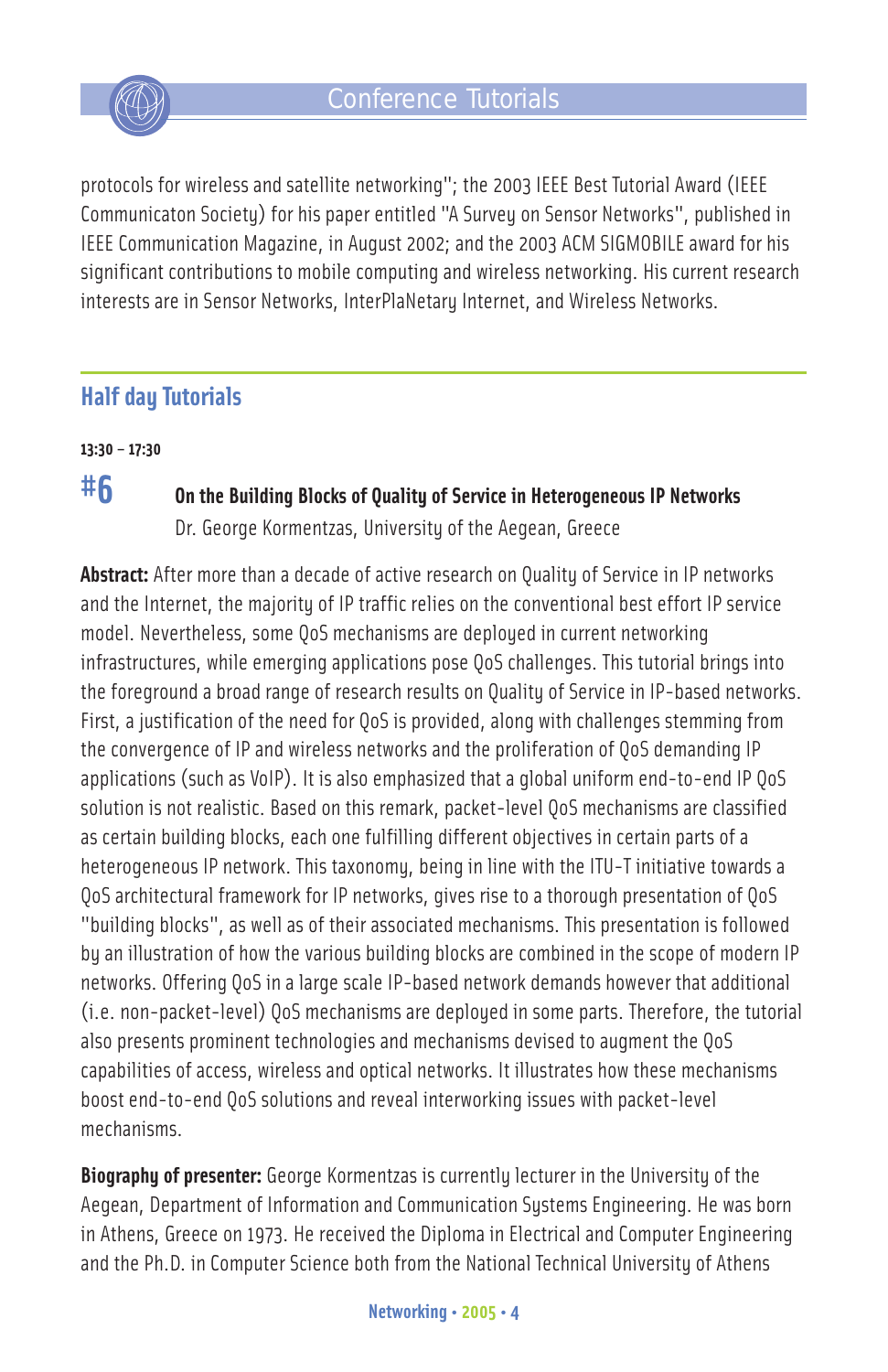

(NTUA), Greece, in 1995 and 2000, respectively. From 2000 to 2002, he was a research associate with the Institute of Informatics & Telecommunications of the Greek National Center for Scientific Research "Demokritos". His research interests are in the fields of traffic analysis, network control, resource management and quality of service in broadband networks. He has published extensively in the fields above, in international scientific journals, edited books and conference proceedings. He is a member of pronounced professional societies, an active reviewer and guest editor for several journals and conferences and EU-evaluator for Marie Curie Actions. George Kormentzas has participated in a number of national and international research projects, serving in some instances as the project's technical representative for University of Aegean and/or as WP leader and/or as the project's Technical Manager.

# **#7 High Speed Cellular Networks, Architecture and Protocols**

Cedric Westphal, Nokia Research Center, USA

**Abstract:** Operators have started to roll out third generation cellular communication networks. These networks have different names and acronyms: GPRS, W-CDMA, CDMA-EVDO, etc., but they all set to provide the user with broadband wireless access over cellular, so that users can replicate their internet usage everywhere they are.

This tutorial will describe the different architectures and protocols for the new data networks over cellular. As cellular networks with high speed data capability become ubiquitous, it is useful to take a long look at the underlying architectures and protocols. Since there are competing cellular architectures and design choices, it is interesting to know the basic differences between them, and if these differences are irreconcilable. Other non-cellular architectures, such as WLAN or WiMax are also competing to provide high speed bandwidth to the mobile handset. The tutorial will see how to integrate and interoperate these architecture with the cellular ones.

**Biography of presenter:** Cedric Westphal received his PhD in Electrical Engineering from UCLA in 2000. He has been a visiting researcher at Stanford University from 1997-2000. Since then, he has worked on protocols for mobility in IP networks with Nokia Research Center in Mountain View, California. He currently is one of the designers within Nokia for the MAC/RLP protocol for cdma2000 release E. He has applied for multiple patents and published papers on link layer scheduling for high data rate networks from which he will draw for this tutorial. The tutorial will feed both from his industry expertise and his academic research work.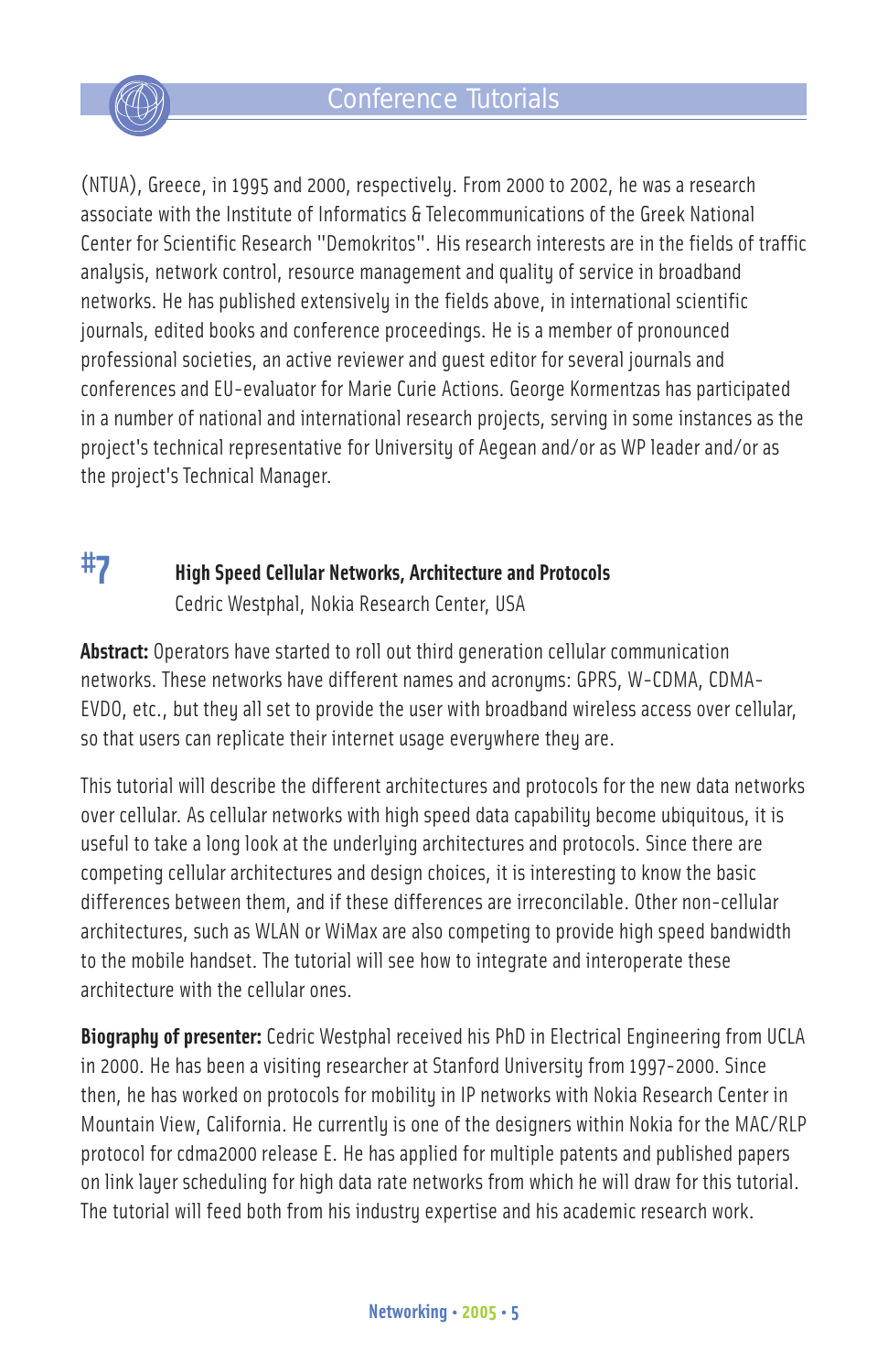

# **Tuesday, 3 May 2005**

#### **10:30 – 12:10**

# **TECHNICAL SESSION 1: Peer-to-Peer Networks**

*Chair: Mostafa Ammar, Georgia Institute of Technology, USA*

#### **Topology-Aware Peer-to-Peer On-Demand Streaming**

Rongmei Zhang, Ali R. Butt, Y. Charlie Hu (Purdue University, USA)

#### **The Scalability of Swarming Peer-to-Peer Content Delivery**

Dan Stutzbach (University of Oregon, USA), Daniel Zappala (Brigham Young University, USA), Reza Rejaie (University of Oregon, USA)

#### **Leopard: A Locality Aware Peer-To-Peer System with No Hot Spot**

Yinzhe Yu, Sanghwan Lee, Zhi-Li Zhang (University of Minnesota, USA)

#### **PeerMint: Decentralized and Secure Accounting for Peer-to-Peer Applications**

David Hausheer, Burkhard Stiller (ETHZ, Switzerland)

#### **TECHNICAL SESSION 2: Performance of Internet Protocols I**

*Chair: Guy Pujolle, University Pierre et Marie Curie, France*

## **Highly Responsive and Efficient QoS Routing Using Pre- and On-demand Computations along with a New Normal Measure**

Yanxing Zheng (National University of Defense Technology, China), Turgay Korkmaz, Wenhua Don (University of Texas at San Antonio, USA)

#### **An Architecture for Software-based iSCSI: Experiences and Analyses**

Annie Foong, Gary McAlpine, Dave Minturn, Greg Regnier, Vikram Saletore (Intel Corp, USA)

#### **Reorder Density (RD): A Formal, Comprehensive Metric for Packet Reordering**

Nischal M. Piratla, Anura P. Jayasumana, Abhijit A. Bare (Colorado State University, USA)

#### **Batch Scheduling Algorithms for Optical Burst Switching Networks**

Ayman Kaheel, Hussein Alnuweiri (University of British Columbia, Canada)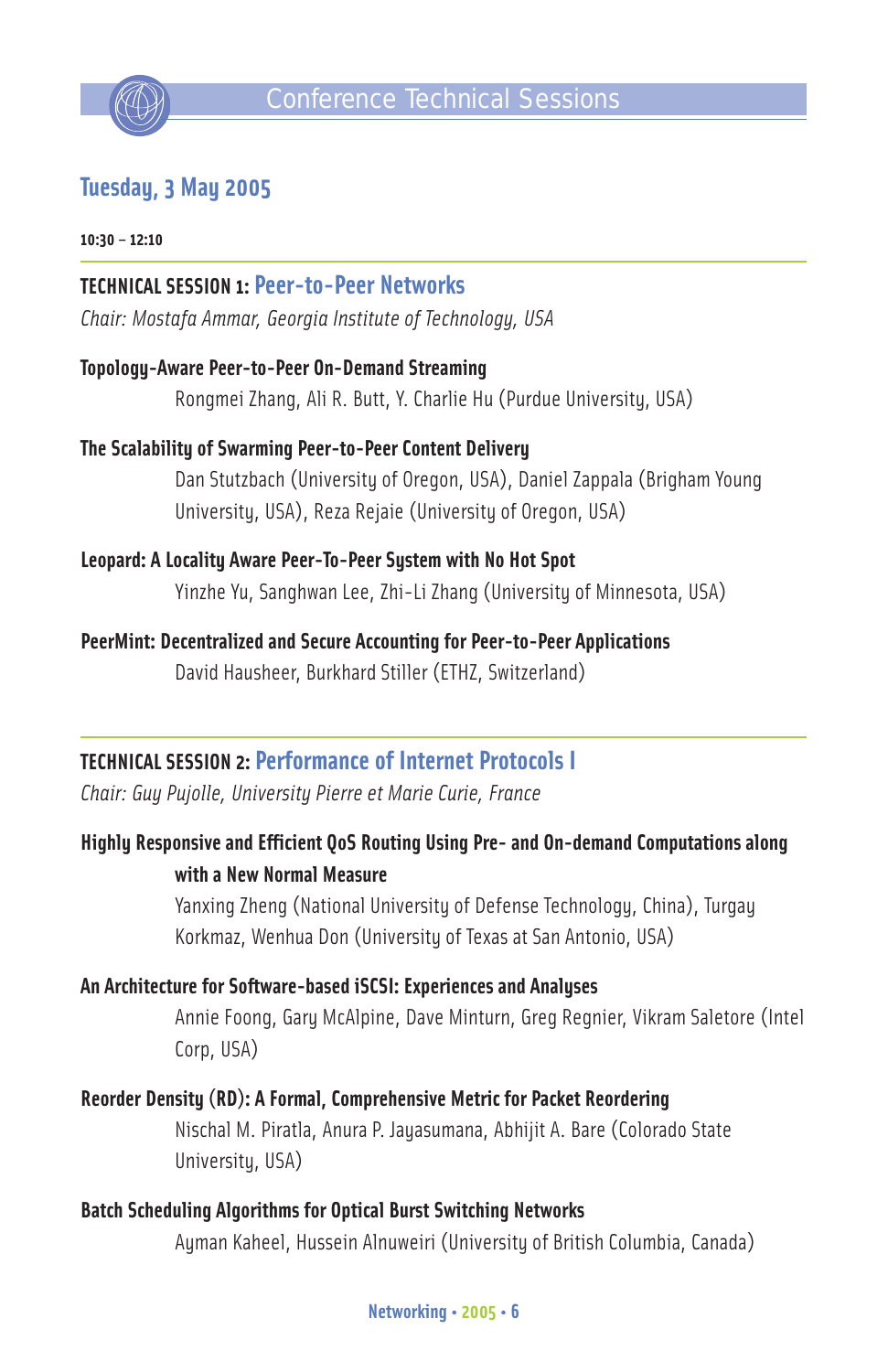

# **TECHNICAL SESSION 3: Wireless Security**

*Chair: Theodore L. Willke, Intel, USA*

## **ECC Based Threshold Cryptography for secure data forwarding and secure key exchange in MANET (I)**

Levent Ertaul, Weimin Lu (California State University, Hayward, USA)

#### **Mutual Authentication and Key Exchange Protocols with Anonymity Property for Roaming Services**

Yixin Jiang, Chuang Lin (Tsinghua University, China), Xuemin Shen, Minghui Shi (University of Waterloo, Canada)

#### **An Energy-Efficient Image Representation for Secure Mobile Systems**

Tim Woo, Catherine Gebotys, Kshirasagar Naik (University of Waterloo, Canada)

#### **Efficient Clustering for Multicast Key Distribution in MANETs**

Mohamed Salah Bouassida, Isabelle Chrisment, Olivier Festor (LORIA - INRIA, France)

**13:30 – 15:10**

#### **TECHNICAL SESSION 4: Network Security** *Chair: Erwin P. Rathgeb, University of Essen, Germany*

#### **Using Secure Coprocessors to Protect Access to Enterprise Networks**

Haidong Xia, Jayashree Kanchana, José Carlos Brustoloni (University of Pittsburgh, USA)

#### **Trusted Security Devices for Bandwidth Conservation in IPSec Environments**

C.D. Mano, A. Striegel (University of Notre Dame, USA)

#### **LIPS: Lightweight Internet Permit System for Stopping Unwanted Packets**

Changho Choi, Yingfei Dong, Zhi-Li Zhang (University of Minnesota, USA)

#### **Victim-Assisted Mitigation Technique for TCP-Based Reflector DDoS Attacks**

Basheer Al-Duwairi, G. Manimaran (Iowa State University, USA)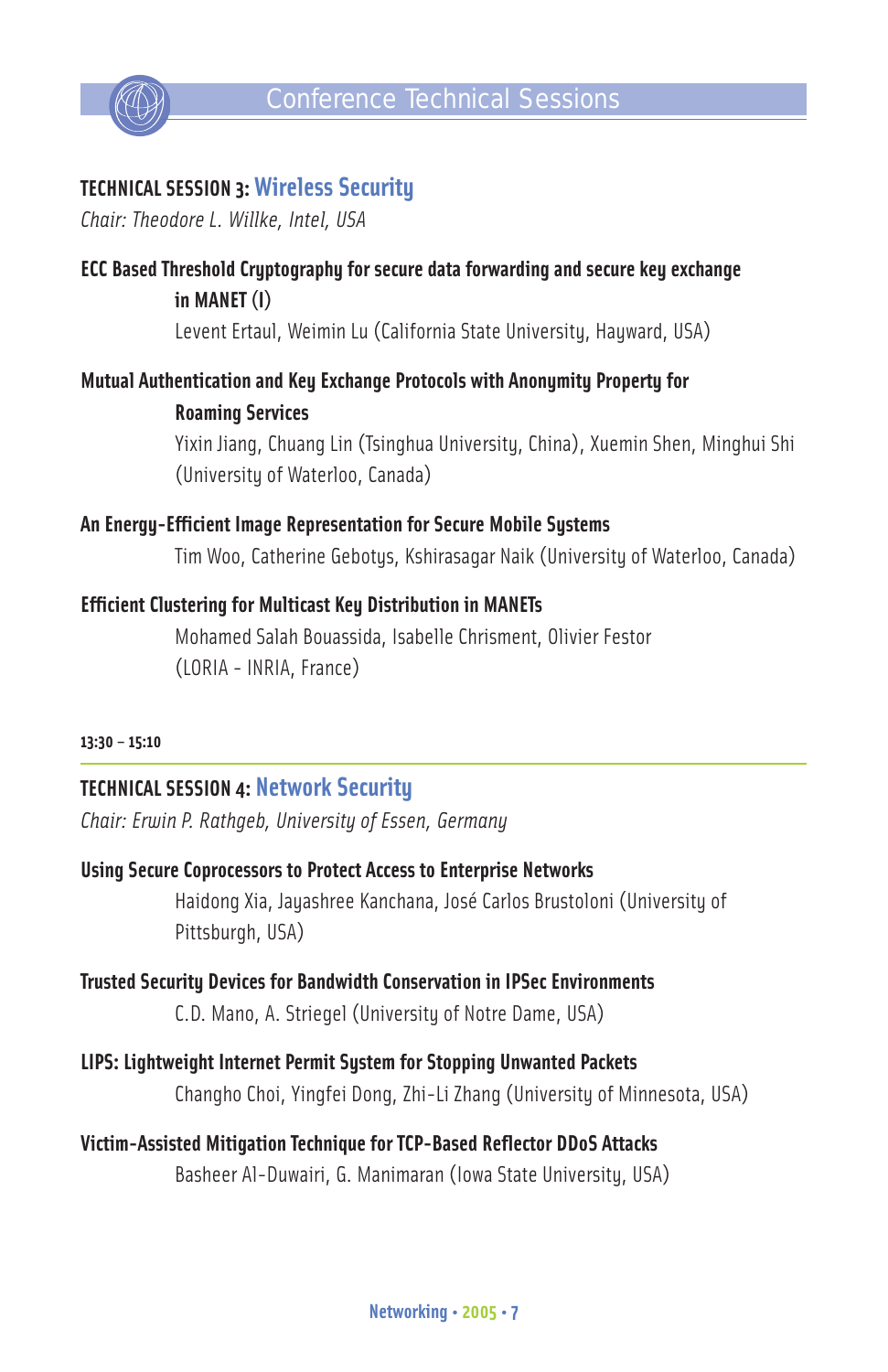

# **TECHNICAL SESSION 5: Wireless Performance**

*Chair: Hossam Hassanein, Queens University, Canada*

#### **Performance Analysis of the Uplink of a CDMA Cell Supporting Elastic Services**

Gábor Fodor (Ericsson Research, Sweden), Miklós Telek (Technical University of Budapest, Hungary)

#### **Queue Analysis for Wireless Packet Data Traffic**

Shahram Teymori, Weihua Zhuang (University of Waterloo, Canada)

#### **Modeling a Beacon Enabled IEEE 802.15.4 Cluster with Bi-Directional Traffic**

Jelena Misic, Shairmina Shafi, Vojislav Misic (University of Manitoba, Canada)

#### **Analysis of Windowing and Peering Schemes for Cache Coherency in Mobile Devices**

Sandhya Narayan, Julee Pandya, Prasant Mohapatra, Dipak Ghosal (University of California, Davis, USA)

# **TECHNICAL SESSION 6: Network Modeling and Simulations**

*Chair: Nidal Nasser, University of Guelph, Canada*

#### **Inferring Traffic Burstiness by Sampling the Buffer Occupancy**

Michel Mandjes (CWI, Netherlands), Remco van de Meent (University of Twente, Netherlands)

#### **Modeling Available Bandwidth for an Efficient QoS Characterization of a Network Path**

Alexander Chobanyan, Matt W. Mutka, V. S. Mandrekar, Ning Xi (Michigan State University, USA)

#### **Reducing Large Internet Topologies for Faster Simulations**

V. Krishnamurthy, M. Faloutsos, M. Chrobak (University of California Riverside, USA), L. Lao (UCLA, USA), J.-H. Cui (University of Connecticut, USA), A.G. Percus (Los Alamos National Laboratory, USA)

#### **Dimensioning the Contention Channel of DOCSIS Cable Modem Networks**

Joke Lambert, Benny Van Houdt, Chris Blondia (University of Antwerp, Belgium)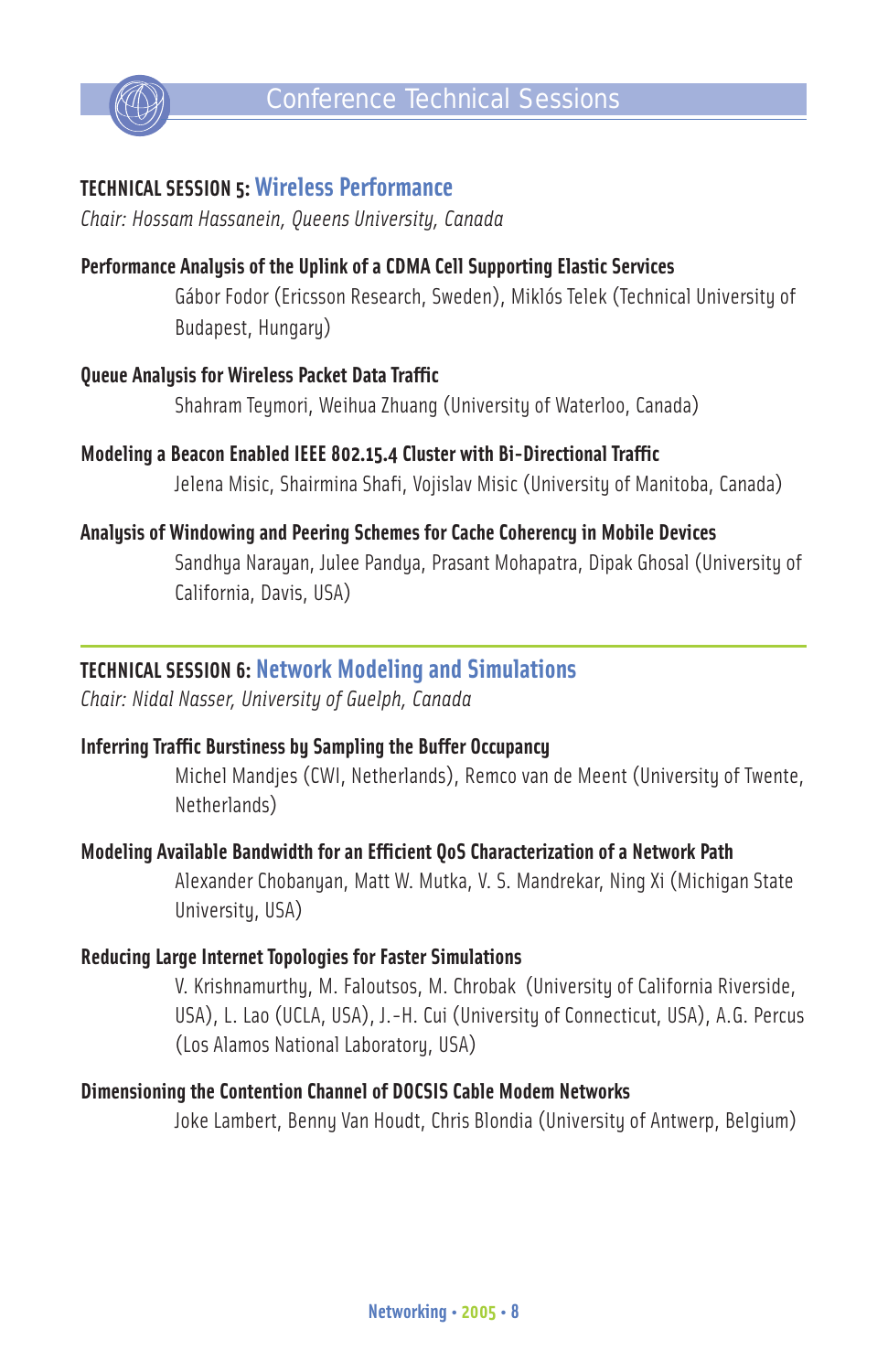

#### **15:40 – 17:20**

#### **TECHNICAL SESSION 7: Network Service Support**

*Chair: Kevin Almeroth, University of California at Santa Barbara, USA*

#### **Fast Scalable Robust Node Enumeration**

Richard Black, Austin Donnelly (Microsoft Research Ltd, United Kingdom), Alexandru Gavrilescu, Dave Thaler (Microsoft, USA)

#### **gTrace: Simple Mechanisms for Monitoring of Multicast Sessions**

Gisli Hjalmtysson, Olafur Helgason, Bjorn Brynjulfsson (Reykjavik University, Iceland)

#### **Toward Feasibility and Scalability of Session Initiation and Dynamic QoS Provisioning in Policy-Enabled Networks**

Kamel Haddadou, Yacine M. Ghamri-Doudane, Marc Girod-Genet, Ahmed Meddahi, Laurent Bernard, Gilles Vanwormhoudt, Hossam Afifi, Nazim Agoulmine (University of Paris 6, France)

#### **Modeling Soft State Protocols with SDL**

Xiaoming Fu, Dieter Hogrefe (University of Goettingen, Germany)

#### **TECHNICAL SESSION 9: Wireless LANs**

*Chair: Sagar Naik, University of Waterloo, Canada*

#### **CONTI: Constant-Time Contention Resolution for WLAN Access**

Zakhia G. Abichar, J. Morris Chang (Iowa State University, USA)

#### **Efficient 3G/WLAN Interworking Techniques for Seamless Roaming Services with Location-Aware Authentication**

Minsoo Lee, Gwanyeon Kim, Sehyun Park (Chung-Ang University, Korea), Sungik Jun, Jaehoon Nah (Electronics and Telecommunications Research Institute, Korea), Ohyoung Song (Chung-Ang University, Korea)

#### **A New per-Class Flow Fixed Proportional Differentiated Service for Multi-Service Wireless LAN**

Meng Chang Chen (Academia Sinica, Taiwan), Li-Ping Tung, Yeali S. Sun, Wei-Kuan Shih (National Tsing Hua University, Taiwan)

#### **Reservation and Grouping Stations for the IEEE 802.11 DCF**

Yang Xiao, Haizhon Li (The University of Memphis, USA), Kui Wu (University of Victoria, Canada), Kin K. Leung (Bell Labs, Lucent Technologies, USA), Qiang Ni (National University of Ireland at Maynooth, Ireland)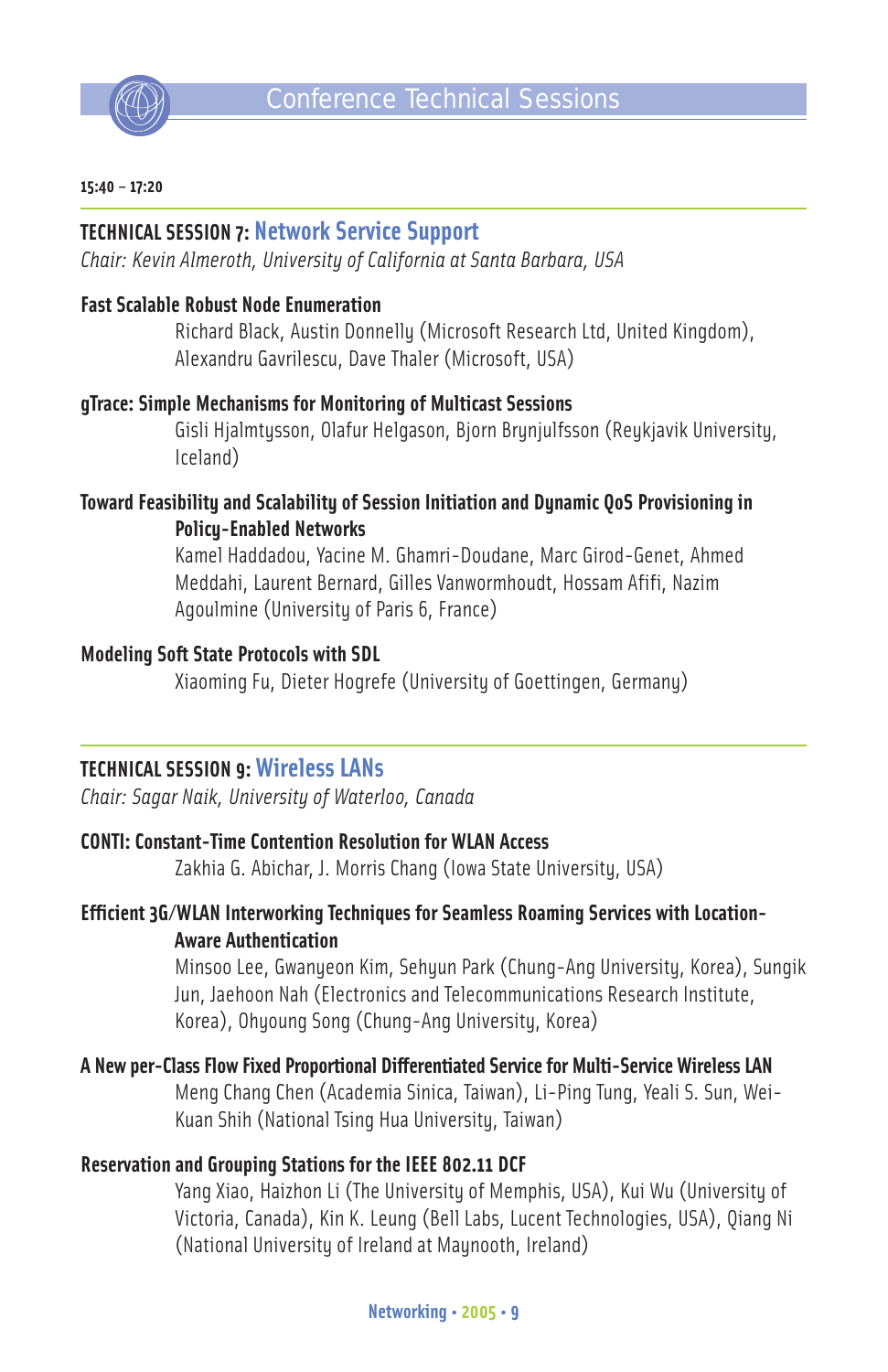

# **Wednesday, 4 May 2005**

**10:00 – 11:15**

#### **TECHNICAL SESSION 10: Optical Networking**

*Chair: Harry Perros, North Carolina State University, USA* 

#### **Path Switching in OBS Networks**

Li Yang, George N. Rouskas (North Carolina State University, USA)

#### **A Priority-Aware Protection Technique for Quality of Service Enabled WDM Networks**

W. Fawaz (University of Paris 13, France), F. Martignon (University of Bergamo, Italy), K. Chen (University of Paris 13, France), G. Pujolle (University of Paris 6, France)

#### **Wavelength Rerouting in Survivable WDM Networks**

Yingyu Wan, Weifa Liang (Australian National University, Australia)

#### **TECHNICAL SESSION 11: Performance of Internet & web applications**

*Chair: Michalis Faloustos, University California Riverside, USA*

#### **Performance of Server Selection Algorithms for Content Replication Networks**

David Starobinski (Boston University, USA), Tao Wu (Nokia, USA)

#### **Local Utility Aware Content Replication**

Nikolaos Laoutaris, Orestis Telelis, Vassilios Zissimopoulos, Ioannis Stavrakakis (University of Athens, Greece)

#### **Improving Network Convergence Time and Network Stability of an OSPF-Routed IP Network**

Amir Siddiqi (Nortel Networks, Canada), Biswajit Nandy (Solana Networks, Canada)

# **TECHNICAL SESSION 12: Ad Hoc Networks I**

*Chair: Jelena Misic, University of Manitoba, Canada*

#### **Non-cooperative Forwarding in Ad-hoc Networks**

Eitan Altman, Arzad A. Kherani (INRIA, France), Pietro Michiardi, Refik Molva (Insitut Eurecom, France)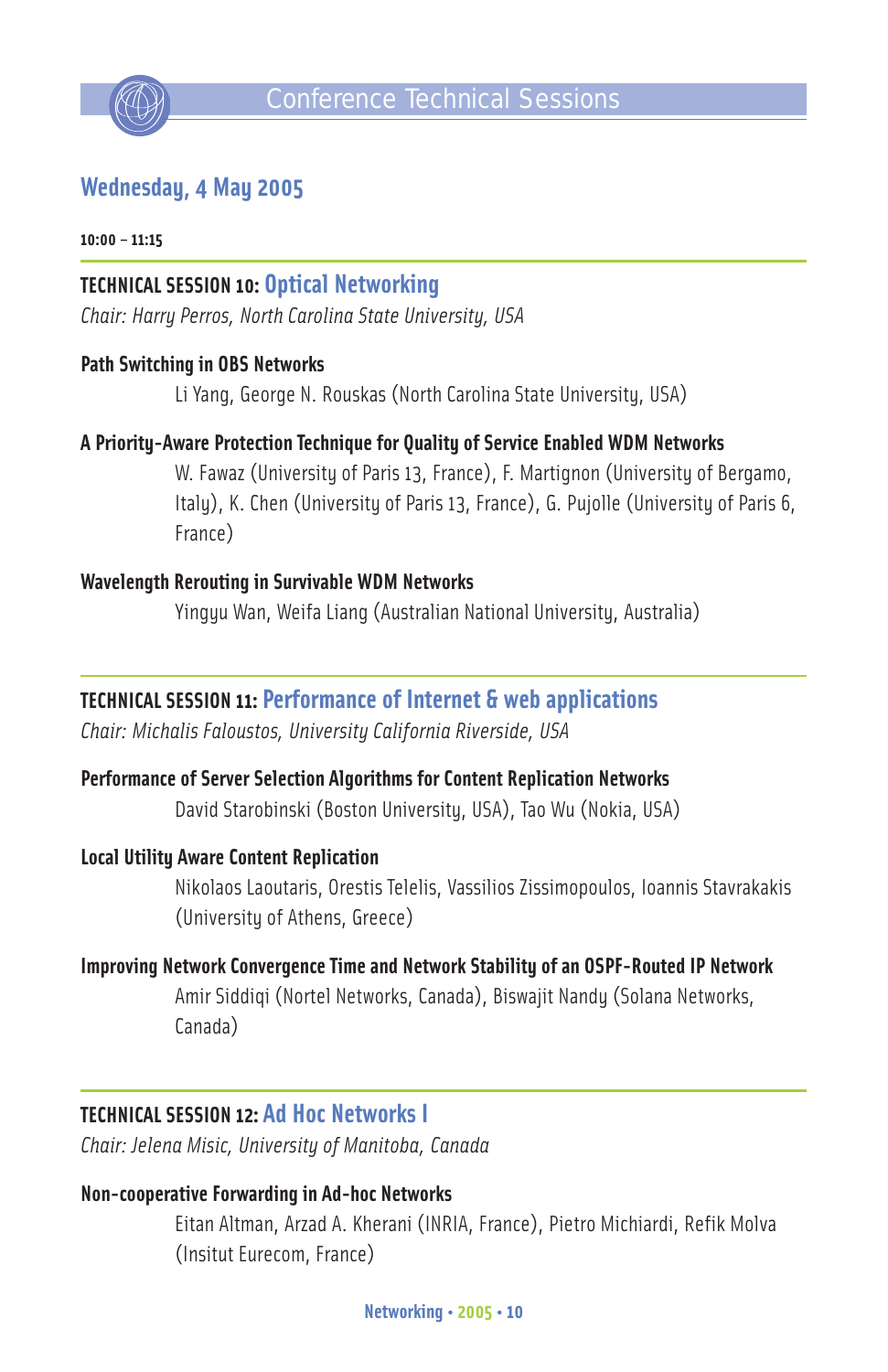

#### **Efficient Broadcasting in Ad Hoc Networks Using Directional Antennas**

Fei Dai, Jie Wu (Florida Atlantic University, USA)

#### **Trellis-Based Virtual Regular Addressing Structures in Self-Organized Networks**

Julien Ridoux (Universite Pierre et Marie Curie, France), Anne Fladenmuller, Yannis Viniotis (North Carolina State University, USA), Kavé Salamatian (University Paris 6, France)

**11:25 – 12:40**

#### **TECHNICAL SESSION 13: Adaptive Networking**

*Chair: Ioanis Nikolaidis, University of Alberta, Canada*

#### **Network of Shortcuts: An Adaptive Data Structure for Tree-Based Search Methods**

Andrea Bergamini (EPFL, Lausanne, Switzerland), Lukas Kencl (Intel Research, Cambridge, United Kingdom)

#### **Multipath Routing Algorithms for Congestion Minimization**

Ron Banner, Ariel Orda (Technion, Israel)

## **Improving TCP in Wireless Networks with an Adaptive Machine-Learnt Classifier of Packet Loss Causes**

Ibtissam El Khayat, Pierre Geurts, Guy Leduc (University of Liège, Belgium)

# **TECHNICAL SESSION 14: Performance of Internet Protocols II**

*Chair: Jelena Misic, University of Manitoba, Canada*

#### **A Multiple Time-Scale Model for TCP Bandwidth Sharing under User Heterogeneity**

Dirk Abendroth (Bayrische Motor Werke (BMW), Germany), Hans van den Berg (TNO Telecom, Netherlands), Michel Mandjes (CWI, Netherlands)

#### **A Multizone Pipeline Cache for IP Routing**

Soraya Kasnavi, Paul Berube, Vincent Gaudet, José Nelson Amaral (University of Alberta, Canada)

#### **Aggregated Aggressiveness Control on Groups of TCP Flows**

Soohyun Cho, Riccardo Bettati (Texas A&M University, USA)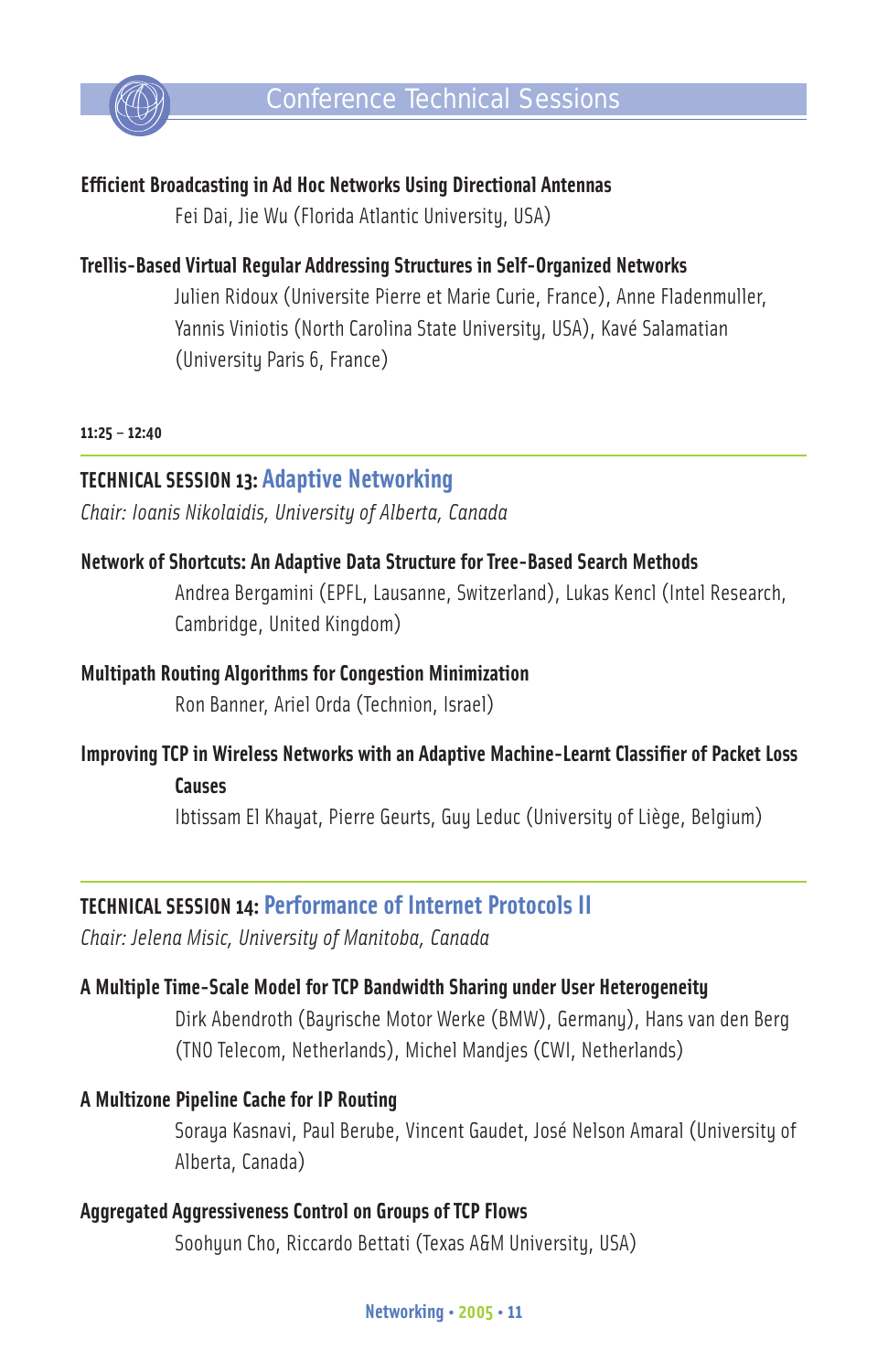

# **TECHNICAL SESSION 15: Radio Resource Management**

*Chair: Ahmed M. Safwat, Queens University, Canada* 

#### **Multi-Level Dynamic Guard Channels for Priority Access in Cellular Systems**

Tung Chong Wong (Institute for Infocomm Research, Singapore), Jon W. Mark (University of Waterloo, Canada), Kee Chaing Chua (National University of Singapore, Singapore)

#### **Slotted Aloha with Priorities and Random Power**

E. Altman (INRIA, France), D. Barman (Boston University, USA), A. Benslimane, R. El Azouzi (University of Avignon, France)

#### **Downlink Packet Scheduling with Minimum Throughput Guarantee in TDD-OFDMA Cellular Network**

Young Min Ki, Eun Sun Kim, Sung Il Woo, Dong Ku Kim (Yonsei University, Korea)

#### **14:00 – 15:40**

#### **TECHNICAL SESSION 16: Internet Routing**

*Chair: Manimaran Govindarasu, Iowa State University, USA*

#### **Making IGP Routing Robust to Link Failures**

Ashwin Sridharan (Sprint ATL, USA), Roch Guérin (University of Pennsylvania, USA)

#### **Interdomain Ingress Traffic Engineering through Optimized AS-Path Prepending**

Ruomei Gao, Constantinos Dovrolis, Ellen W. Zegura (Georgia Institute of Technology, USA)

#### **Describing and Simulating Internet Routes**

Jérémie Leguay, Matthieu Latapy, Timur Friedman, Kavé Salamatian (University Paris 6, France)

#### **A Growth-Based Address Allocation Scheme for IPv6**

Mei Wang (Stanford University, USA)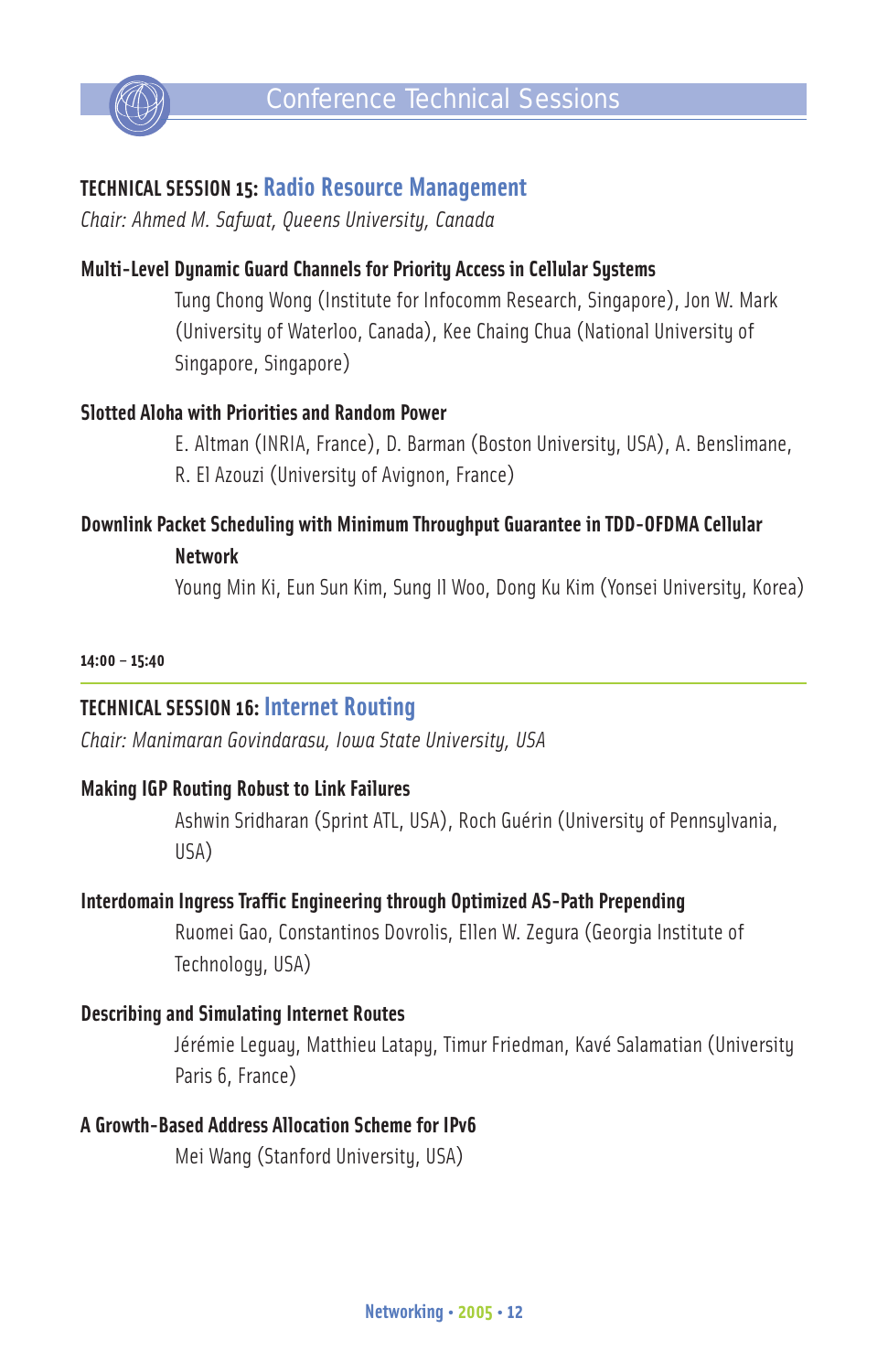

# **TECHNICAL SESSION 17: Queuing Models**

*Chair: Ramon Puigjaner, Universitat de les Illes Balears, Spain*

#### **Are Multiple Descriptions Better than One?**

György Dán, Viktória Fodor, Gunnar Karlsson (Royal Institute of Technology, Sweden)

**An Approximate Queueing Model for Limited-Range Wavelength Conversion in an OBS Switch**

Vishwas S. Puttasubbappa, Harry G. Perros (North Carolina State University, USA)

**On Fairness, Optimal Download Performance and Proportional Replication in Peer-to-Peer Networks**

Saurabh Tewari (UCLA, USA), Leonard Kleinrock (Nomadix Inc., USA)

**A Novel Direct Upper Approximation for Workload Loss Ratio in General Buffered Systems**

József Bíró, András Gulyás, Zalán Heszberger (Budapest University of Technology and Economics, Hungary)

#### **TECHNICAL SESSION 18: Panel 1**

#### **Autonomic Networks: New Ideas and Challenges for the Research Community**

*Moderator:* Erol Gelenbe (Imperial College) *Panelists:* Alberto Leon-Garcia (U of Toronto), Guy Pujolle (U Pierre & Marie Curie), Ioannis Stavrakakis (U Athens)

#### **16:10 – 17:50**

#### **TECHNICAL SESSION 19: Network Monitoring, Measurement and Profiling** *Chair: Aaron Striegel, University of Notre Dame, USA*

# **PISA: Automatic Extraction of Packet Signatures**

Parminder Chhabra (Rutgers University, USA), Ajita John (Avaya Labs Research, USA), Huzur Saran (Indian Institute of Technology, India)

#### **FPL-3: Towards Language Support for Distributed Packet Processing**

Mihai Lucian Cristea (Leiden Institute of Advanced Computer Science, Netherlands), Willem de Bruijn, Herbert Bos (Vrije Universiteit, Netherlands)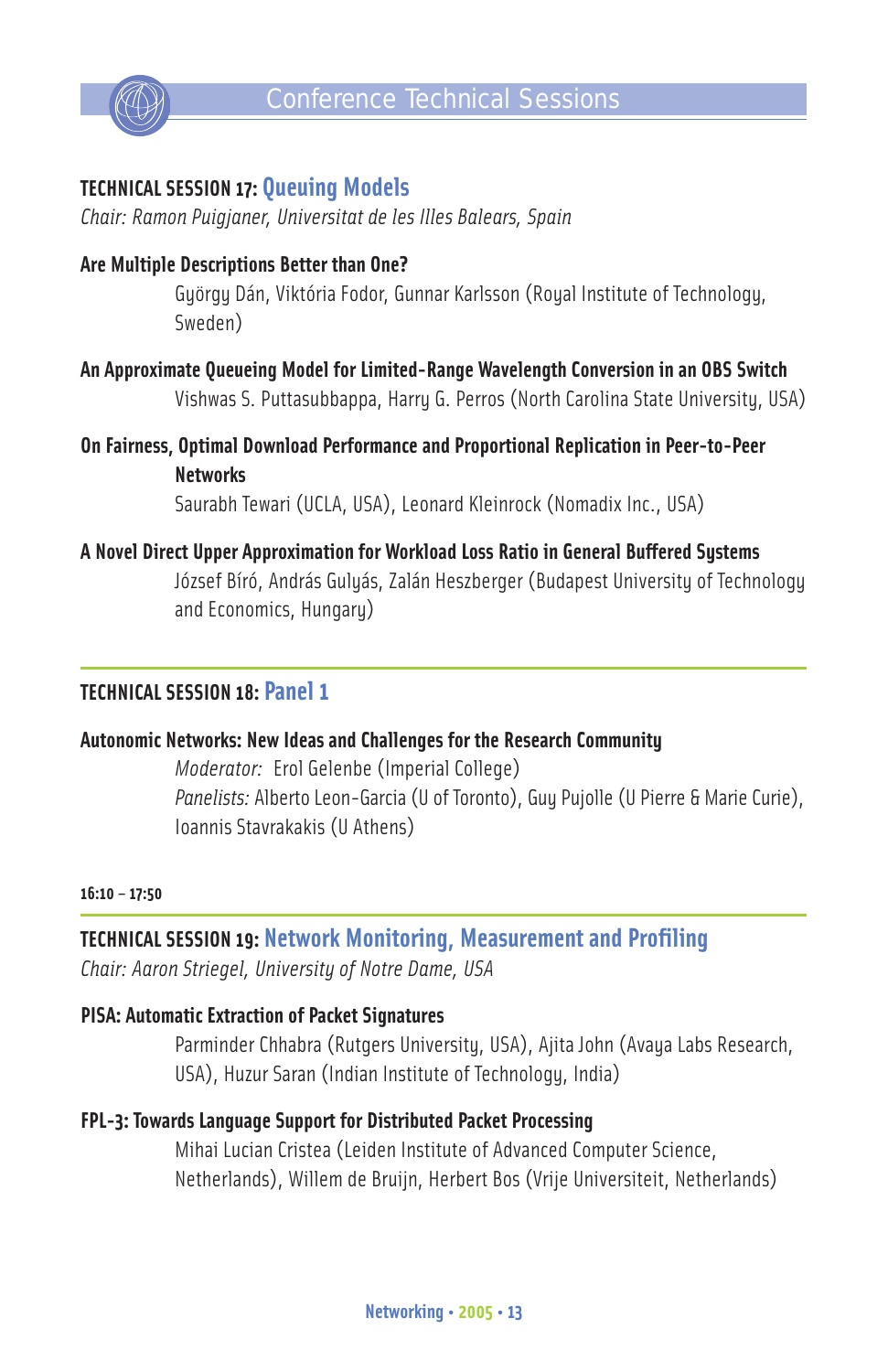

#### **Efficient deployment of honeynets for statistical and forensic analysis of attacks from the Internet**

Stephan Riebach, Erwin P. Rathgeb, Birger Toedtmann (University Duisburg-Essen, Germany)

**Measuring Round Trip Times to Determine the Distance between WLAN Nodes** André Günther, Christian Hoene (TU-Berlin, Germany)

#### **TECHNICAL SESSION 20: Network Management Systems**

*Chair: Youssef Iraqi, University of Waterloo, Canada*

**End-to-end Asymmetric Link Capacity Estimation** Ling-Jyh Chen, Tony Sun, Guang Yang, M.Y. Sanadidi, Mario Gerla (UCLA, USA)

**Impact of Resource Sharability on Dual Failure Restorability in Optical Mesh Networks** Chadi Assi, Wei Huo (Concordia University, Canada), Abdallah Shami (The University of Western Ontario, Canada)

**Efficient Distributed Solutions for MPLS Fast Reroute** Dongmei Wang, Guangzhi Li (AT&T Labs - Research, USA)

**Pricing for Heterogeneous Services at a Discriminatory Processor Sharing Queue** Yezekael Hayel, Bruno Tuffin (IRISA, France)

**TECHNICAL SESSION 21: Sensor and Ad Hoc Networks** 

*Chair: Mihail L. Sichitia, North Carolina State University, USA*

#### **Joint Sensor Selection and Data Routing in Sensor Networks**

Ozgur Ercetin (Sabanci University, Turkey), Ozgur Gurbuz (Sabanci University, Turkey), Kerem Bulbul, Aylin Aksu (Sabanci University, Turkey)

#### **Peer Collaboration in Wireless Ad Hoc Networks**

Lin Cai (University of Waterloo, Canada), Jianping Pan (NTT MCL, USA), Xuemin Shen, Jon W. Mark (University of Waterloo, Canada)

**Fireworks: An Adaptive Group Communications Protocol for Mobile Ad Hoc Networks**

Lap Kong Law, Srikanth Y. Krishnamurthy, Michalis Faloutsos (University of California Riverside, USA)

#### **An Optimized TCP for Internet Access of Vehicular Ad Hoc Networks**

Marc Bechler, Sven Jaap, Lars Wolf (Technical University of Braunschweig, **Germanu**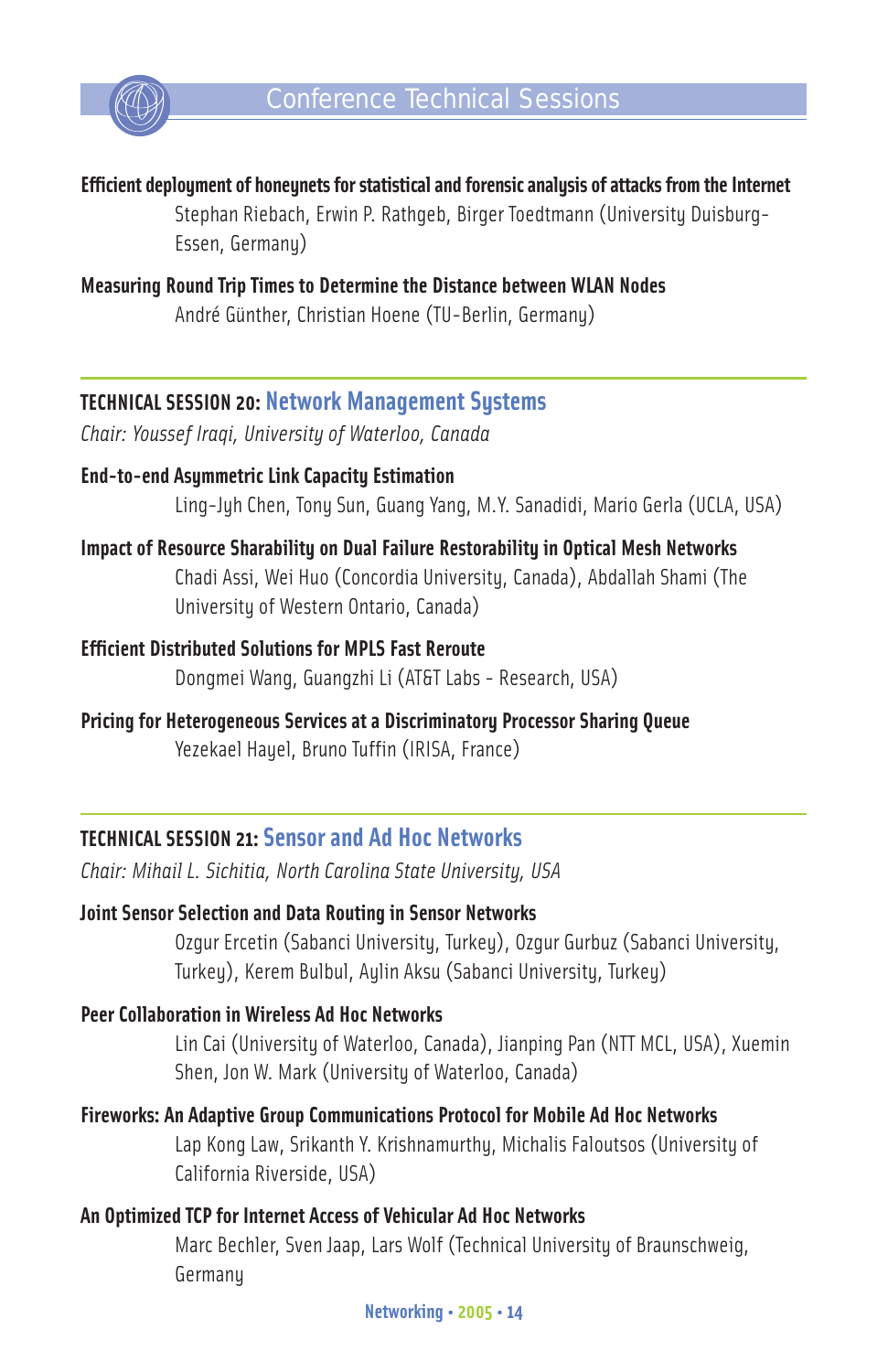

# **Thursday, 5 May 2005**

**10:00 – 11:15**

#### **TECHNICAL SESSION 22: Overlay Multicast**

*Chair: Daniel Zappala, University of Oregon, USA*

#### **Cooperative Failure Detection in Overlay Multicast**

Mengkun Yang, Zongming Fei (University of Kentucky, USA)

#### **Eliminating Bottlenecks in Overlay Multicast**

Min Sik Kim, Yi Li, Simon S. Lam (University of Texas at Austin, USA)

#### **TOMA: A Viable Solution for Large-Scale Multicast Service Support**

Li Lao (UCLA, USA), Jun-Hong Cui (University of Connecticut, USA), Mario Gerla (UCLA, USA)

#### **TECHNICAL SESSION 23: Quality of Service**

*Chair: Edmundo Monteiro, University of Coimbra, Portugal*

#### **The Burstiness Behavior of Regulated Flows in Networks**

Yu Ying, Ravi Mazumdar, Catherine Rosenberg (Purdue University, USA), Fabrice Guillemin (France Telecom R&D, France)

#### **A Credit-based Active Queue Management (AQM) Mechanism to Achieve Fairness in the Internet**

Gwyn Chatranon (University of Pittsburgh, USA), Miguel A. Labrador (University of South Florida, USA), Sujata Banerjee (Hewlett-Packard Laboratories, USA)

#### **Optimizing End-to-End Throughput for Data Transfers on an Overlay-TCP Path**

Pradnya Karbhari, Mostafa Ammar, Ellen Zegura (Georgia Institute of Technology, USA)

#### **TECHNICAL SESSION 24: Wireless Scheduling**

*Chair: Weihua Zhuang, University of Waterloo, Canada*

#### **Randomized Coverage-Preserving Scheduling Schemes for Wireless Sensor Networks**

Chong Liu, Kui Wu, Valerie King (University of Victoria, Canada)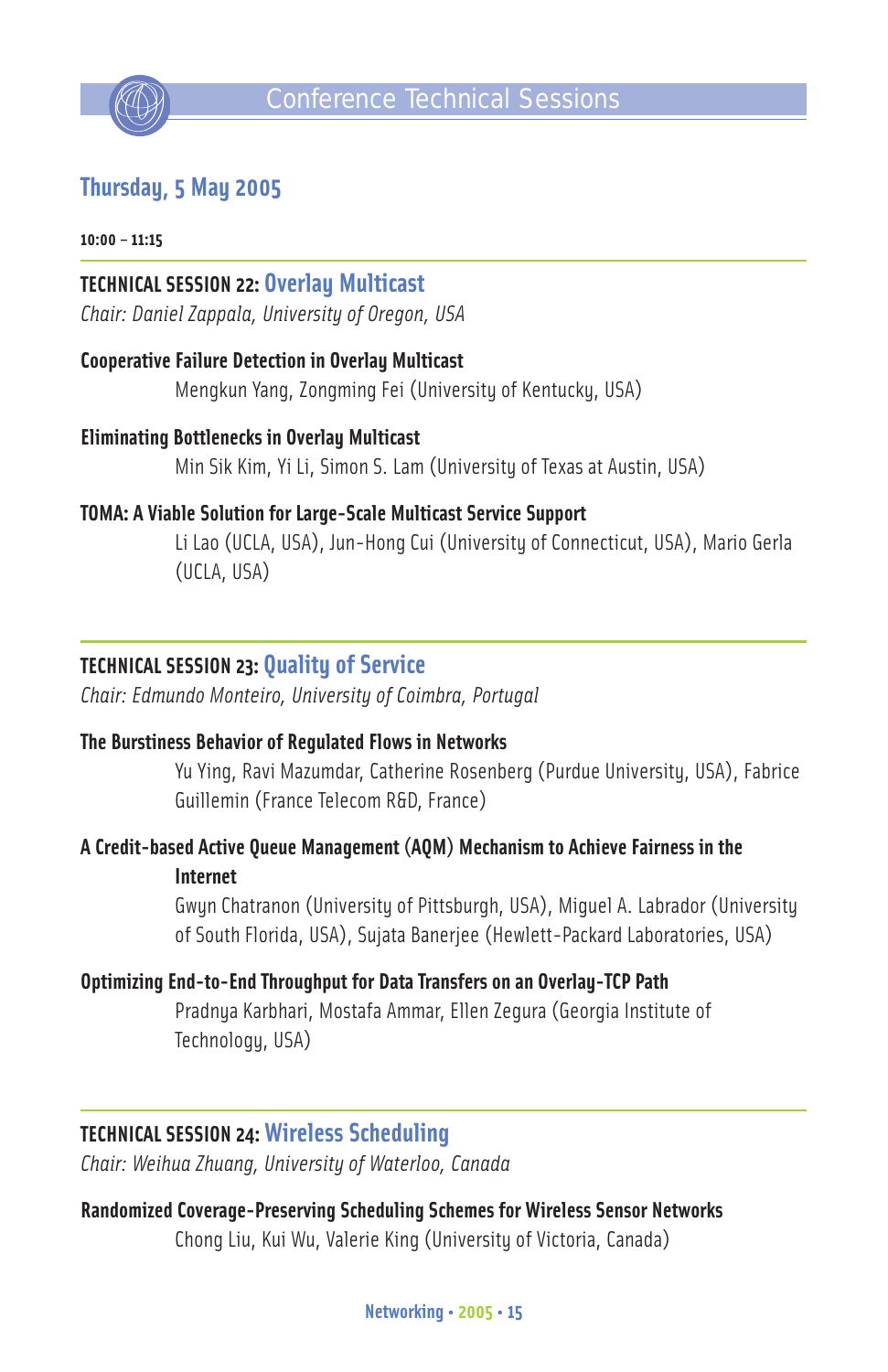

#### **Dynamic Scheduling for Scalable Media Transmission over cdma2000 1xEV-DO Broadcast and Multicast Networks**

Kyungtae Kang, Jinsung Cho, Yongwoo Cho, Heonshik Shin (Seoul National University, Korea)

**Proxy-Assisted Scheduling for Energy-Efficient Multimedia Streaming over Wireless LAN** Fan Zhang, Samuel T. Chanson (The Hong Kong University of Science and Technology, Hong Kong)

**11:25 – 12:40**

# **TECHNICAL SESSION 25: Improving Multicast Communication**

*Chair: Jun-Hong Cui, University of Connecticut, USA*

#### **Encodings of Multicast Trees**

Vijay Arya (INRIA Sophia Antipolis, France), Thierry Turletti (INRIA, France), Shivkumar Kalyanaraman (RPI, USA)

#### **Efficient Bandwidth Guaranteed Restoration Algorithms for Multicast Connections**

William Lau, Sanjay Jha (University of NSW, Australia), Suman Banerjee (University of Wisconsin-Madison, USA)

#### **Scheduling Uplink Bandwidth in Application-layer Multicast Trees**

Sridhar Srinivasan, Ellen Zegura (Georgia Institute of Technology, USA)

#### **TECHNICAL SESSION 26: Traffic Management and Engineering I**

*Chair: Muhammad Jaseemuddin, Ryerson University, Canada*

## **A Novel Packet Marking Function for Real-Time Interactive MPEG-4 Video Applications in a Differentiated Services Network**

Shane O'Neill, Alan Marshall, Roger Woods (Queens University Belfast, United Kingdom)

#### **On Multipath Routing with Transit Hubs**

A. Sen, B. Hao, B.H. Shen, S. Murthy (Arizona State University, USA), S. Ganguly (NEC Laboratories America, USA)

#### **Comparison of Border-to-Border Budget Based Network Admission Control and Capacity Overprovisioning**

Ruediger Martin, Michael Menth (University of Wuerzburg, Germany), Joachim Charzinski (Siemens AG, Germany)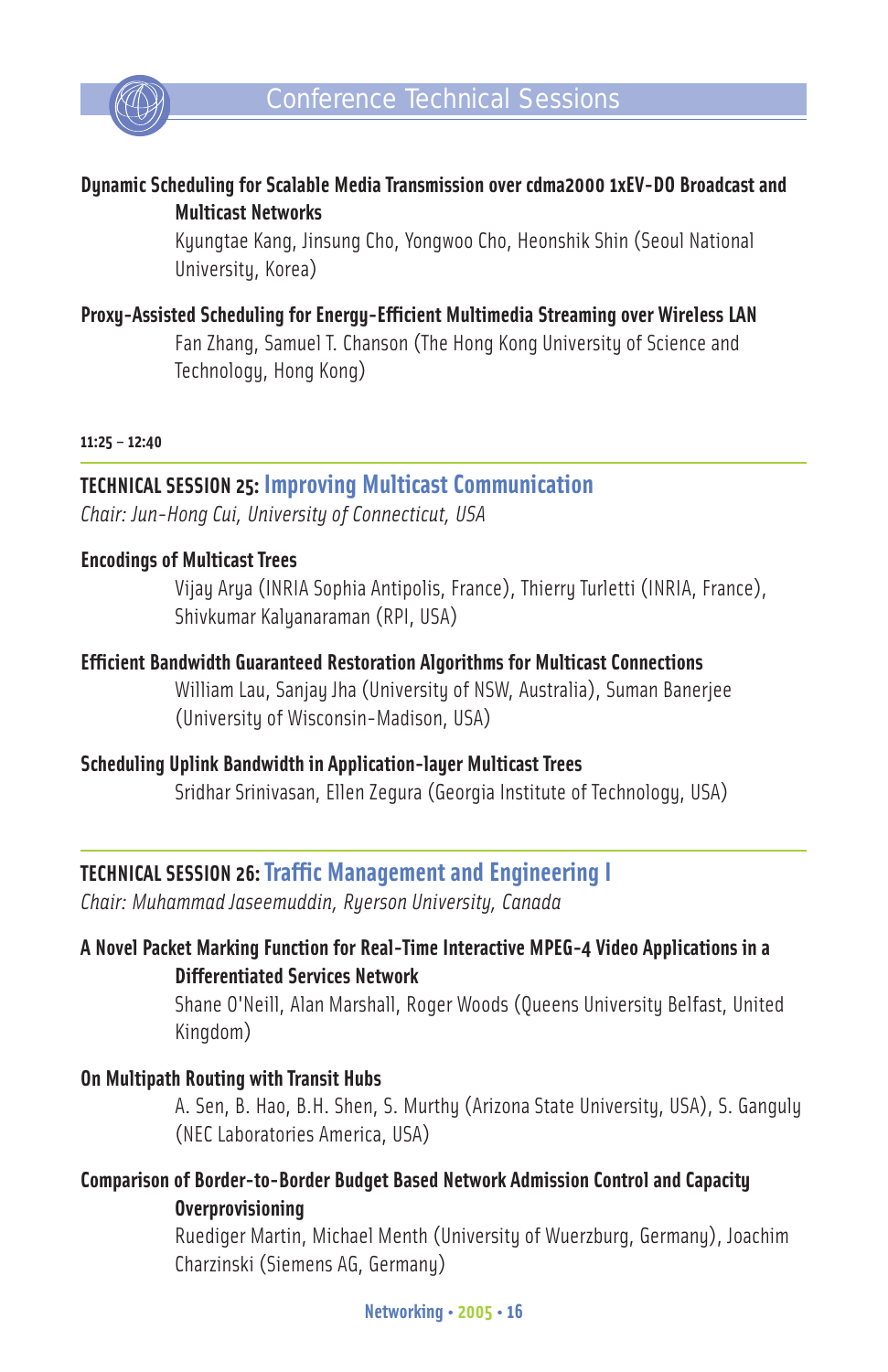

# **TECHNICAL SESSION 27: Ad Hoc Networks II**

*Chair: Guy Pujolle, University Pierre et Marie Curie, France*

#### **RIDA: Robust Intrusion Detection in Ad Hoc Networks**

Dhanant Subhadrabandhu, Saswati Sarkar (University of Pennsylvania, USA), Farroq Anjum (Telcordia Tech., USA)

#### **Self-Configurable Key Pre-distribution in Mobile Ad-Hoc Networks**

Claude Castelluccia (INRIA, France), Nitesh Saxena, Jeong Hyun Yi (UC Irvine,  $IISA$ )

#### **Efficient Use Of Route Requests for Loop-free On-demand Routing in Ad hoc Networks**

Hari Rangarajan, J.J. Garcia-Luna-Aceves (University of California at Santa Cruz, USA)

#### **14:00 – 15:40**

#### **TECHNICAL SESSION 28: Traffic Management and Engineering II**

*Chair: Srinivasan Keshav, University of Waterloo, Canada*

#### **Penalty Shaper to Enforce Assured Service for TCP Flows**

Emmanuel Lochin (CNRS-University of Paris 6, France), Pascal Anelli (IREMIA -- Université de la Réunion, France), Serge Fdida (University Pierre & Marie Curie, France)

#### **QoS Dynamic Routing in Content Delivery Networks**

Krzysztof Walkowiak (Wroclaw University of Technology, Poland)

#### **Exploiting Traffic Localities for Efficient Flow State Lookup**

Tao Peng, Christopher Leckie, Kotagiri Ramamohanarao (University of Melbourne, Australia)

#### **The Interaction of Forward Error Correction and Active Queue Management**

Tigist Alemu, Yvan Calas (University of Montpellier II, France), Alain Jean-Marie (INRIA-University of Montpellier II, France)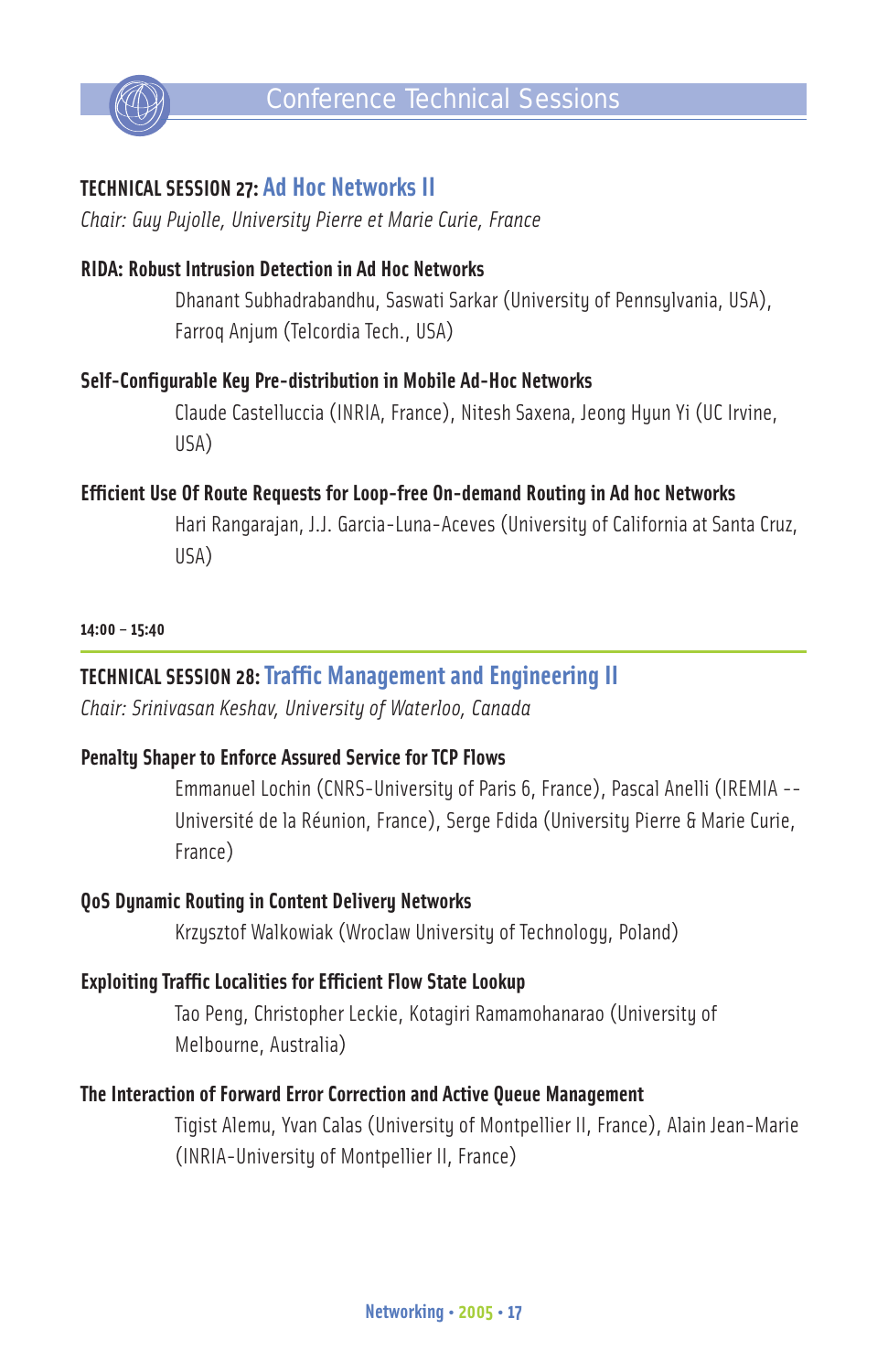

# **TECHNICAL SESSION 29: Mobility Management**

*Chair: Aladdin O.M. Saleh, Bell, Canada*

#### **ELIP: Embedded Location Information Protocol**

Farid Benbadis, Marcelo Dias de Amorim, Serge Fdida (University Pierre & Marie Curie, France)

#### **Coordinated Interaction Using Reliable Broadcast in Mobile Wireless Networks**

Theodore L. Willke, Nicholas F. Maxemchuk (Columbia University, USA)

# **Delay Tolerant Mobile Networks (DTMNs): Controlled Flooding in Sparse Mobile Networks**

Khaled A. Harras, Kevin C. Almeroth, Elizabeth M. Belding-Royer (University of California Santa Barbara, USA)

#### **Application Signal Threshold Adaptation for Vertical Handoff in Heterogeneous Wireless Networks**

Ben Liang, Ahmed H. Zahran (University of Toronto, Canada), Aladdin O.M. Saleh (Bell Canada, Canada)

#### **TECHNICAL SESSION 30: Panel 2**

#### **Cross-Layer Integration in Wireless Networks: a Necessity or a Gimmick?**

*Moderator:* C. Rosenberg (U. of Waterloo) *Panelists:* G. Kesidis (U. Penn), P.R. Kumar (UIUC), N. Shroff (Purdue)

#### **16:10 – 17:25**

#### **TECHNICAL SESSION 31: Bandwidth Management**

*Chair: Peter Marbach, University of Toronto, Canada*

#### **Justice: Flexible and Enforceable Per-Source Bandwidth Allocation**

Jakob Eriksson, Michalis Faloutsos, Srikanth Krishnamurthy (University of California, Riverside, USA)

#### **A Novel Approach for Transparent Bandwidth Conservation**

David Salyers, Aaron Striegel (University of Notre Dame, USA)

#### **Efficient Bandwidth Sharing in Bus-Based Optical Access Networks**

André-Luc Beylot, Nizar Bouabdallah, Guy Pujolle (Alcatel Research & Innovation and University of Paris 6, France)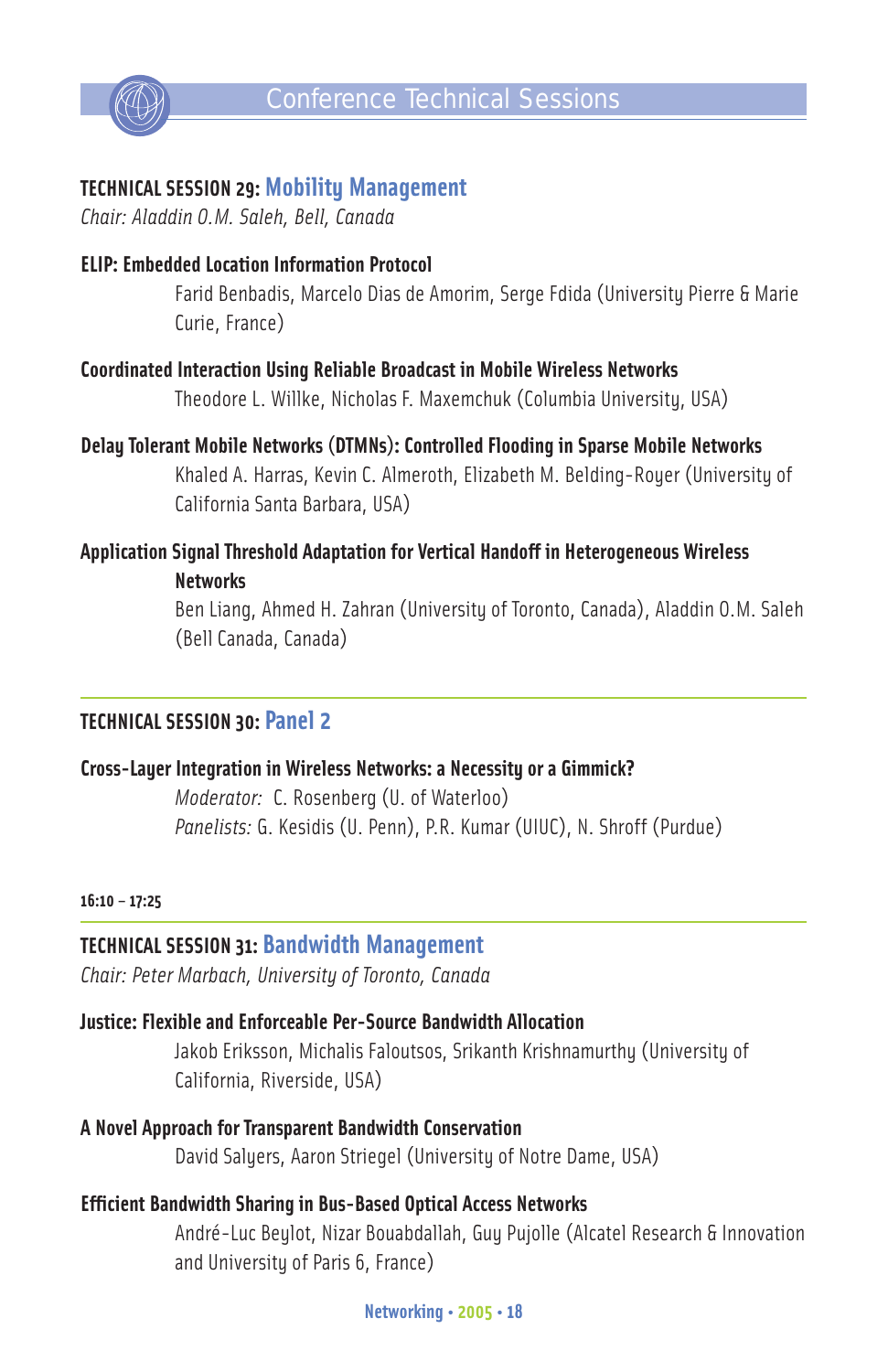#### **TECHNICAL SESSION 32: CDMA**

*Chair: Mahnhoon Lee, University College of the Cariboo, Canada*

## **Cross-Layer Radio Resource Allocation in Packet CDMA Wireless Mobile Networks with LMMSE Receivers**

Fei Yu, Vikram Krishnamurthy (University of British Columbia, Canada)

**Stabilization of Contention-Based CDMA Ranging Channel in Wireless Metropolitan Area Networks**

> Jeong-Jae Won (The University of British Columbia, Canada), Choong-Ho Cho, Hyong-Woo Lee (Korea University, Korea), Victor C.M. Leung (The University of British Columbia, Canada)

#### **Load Balancing and Relaying Framework in TDD W-CDMA Multi-hop Cellular Networks**

Y. Hung Tam, Ahmed M. Safwat, Hossam S. Hassanein (Queens University, Canada)

**TECHNICAL SESSION 33: Wireless Resource Management**

*Chair: Kui Wu, University of Victoria, Canada*

#### **Stochastic Decision-based Analysis of Admission Control Policy in Multimedia Wireless Networks**

Nidal Nasser (Queen's University, Canada)

#### **Improving the Performance of Rate Adaptation Schemes in Heterogeneous Wireless Networks**

P. Stathopoulos, L. Sarakis, N. Mitrou (National Technical University of Athens, Greece)

#### **Stochastic Admission Control for Quality of Service in Wireless Packet Networks**

Majid Ghaderi, Raouf Boutaba (University of Waterloo, Canada), Gary W. Kenward (Nortel Networks, Canada)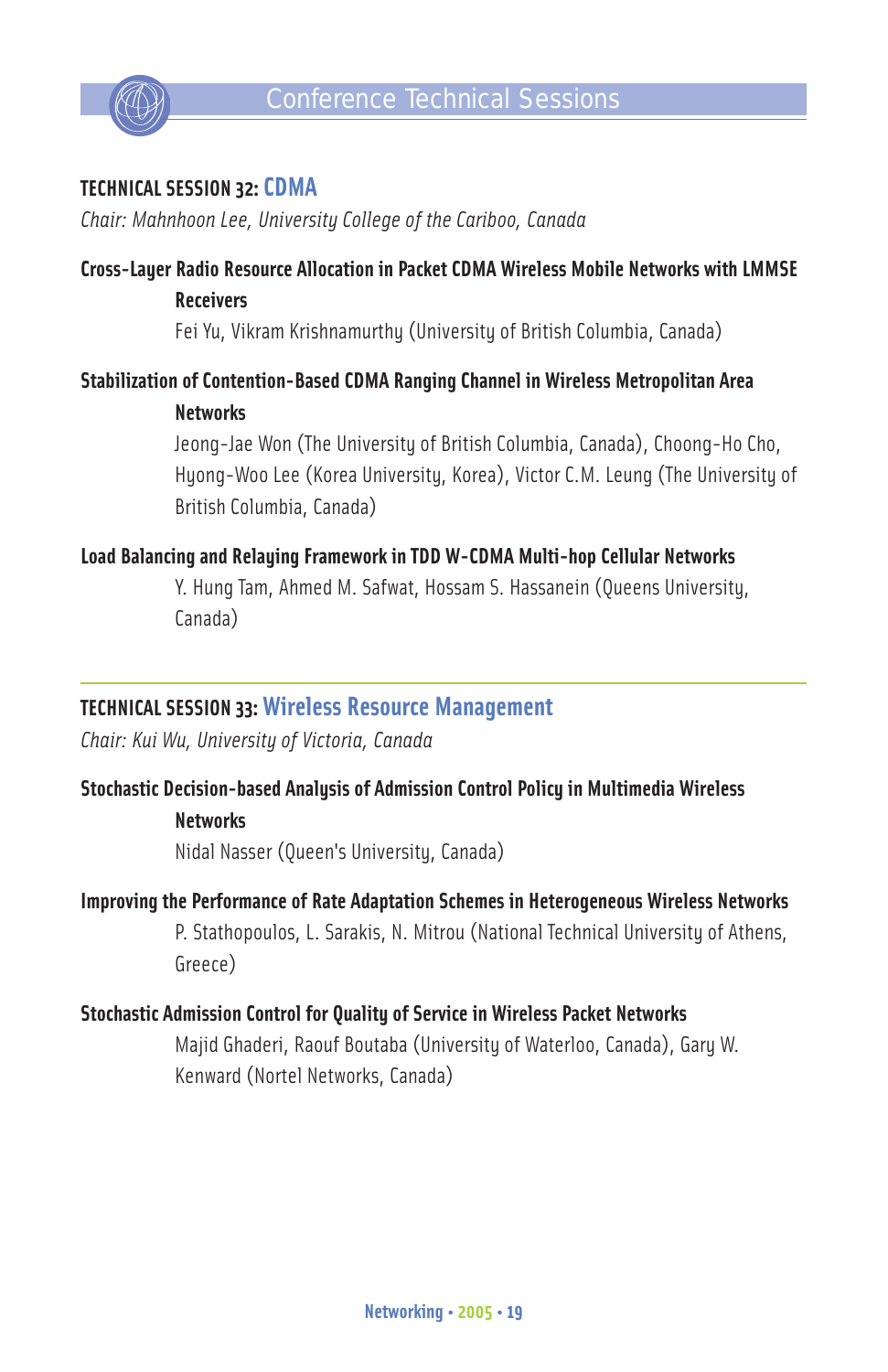

# **Tuesday, 3 May 2005**

**17:30 – 19:30**

- **1 802.11 Link Interference: A Simple Model and A Performance Enhancement** Hoon Chang, Vishal Misra (Columbia University, USA)
- **2 A Backup Tree Algorithm for Multicast Overlay Networks** Torsten Braun (University of Berne, Switzerland), Vijay Arya, Thierry Turletti (INRIA Sophia Antipolis, France)
- **3 A Hierarchical Secure Ring-Oriented Multicast Protocol over Mobile Ad Hoc Sensor Network**

Choong Seon Hong, Yubai Yang (Kyung Hee University, Korea)

- **4 A new TCP-friendly Rate Control Algorithm for Scalable Video Streams** Jinyao Yan, Martin May, Kostas Katrinis, Bernhard Plattner (ETH Zurich, Switzerland)
- **5 A Node Cooperative ARQ Scheme for Wireless Ad-Hoc Networks** Mehrdad Dianati, Xinhua Ling, Sagar Naik, Xuemin Shen (University of Waterloo, Canada)
- **6 A Novel Extension for On-Demand Routing Protocol in Event-Driven Sensor Networks** Dong-Hyun Chae, Kyu-Ho Han, Kyung-Soo Lim, Sun-Shin An (University of Korea, Korea)
- **7 A Novel Method for SCTP Load Sharing** Andreas Jungmaier (University of Duisburg-Essen, Germany), Erwin P. Rathgeb (University of Essen, Germany)
- **8 A Rule-Based Approach for Consistent Proportional Delay Differentiation** Jianbin Wei, Cheng-Zhong Xu (Wayne State University, USA)
- **9 A Self-organizing Routing Scheme for Random Networks** Thomas Fuhrmann (University of Karlsruhe, Germany)
- **10 A Simple and Fast Algorithm for Bluetooth Network Formation** Yuh-Jzer Joung, Geng-Dian Hwang (National Taiwan University, Republic of China)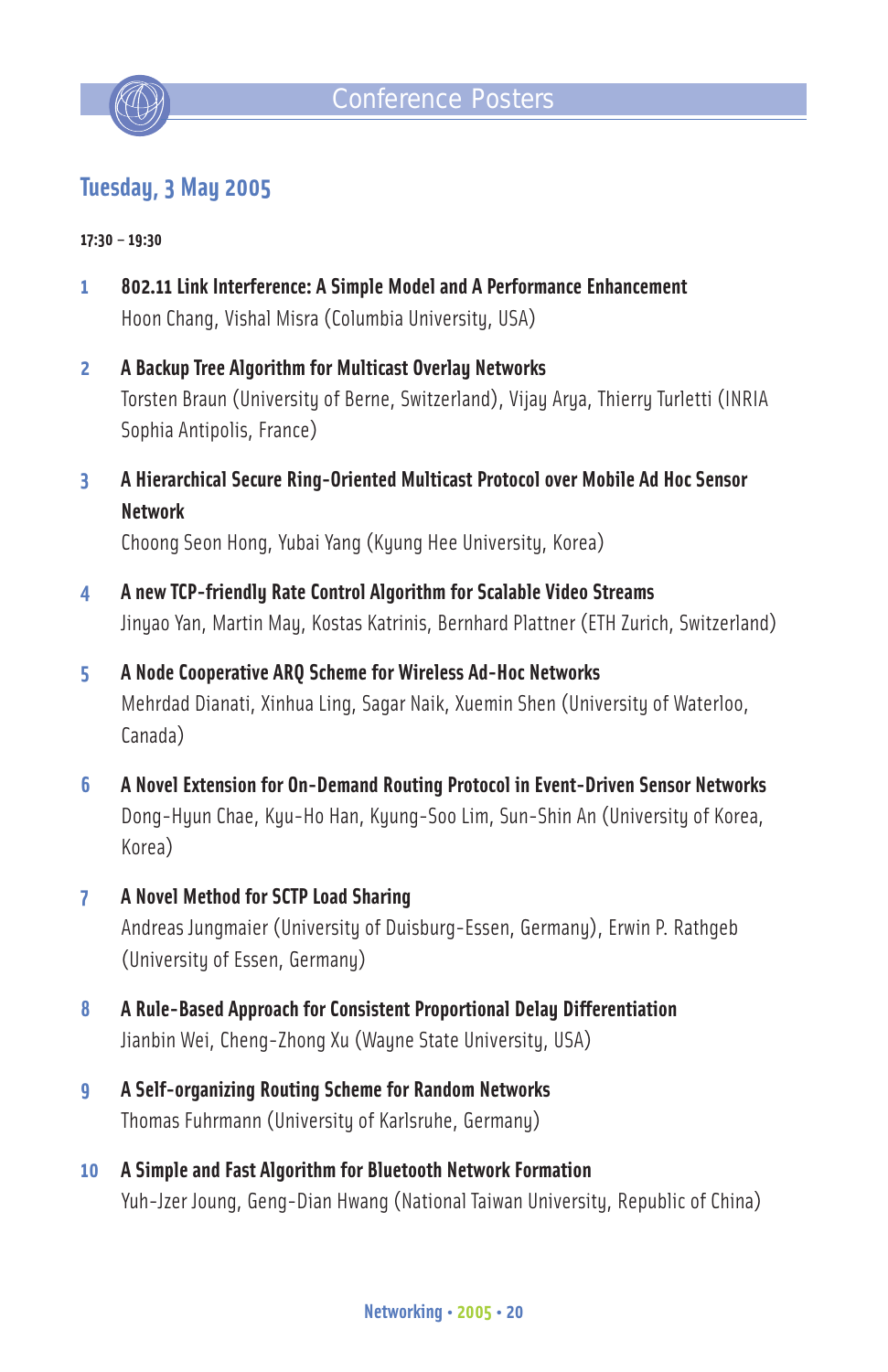

- **11 Achieving Stability and Fairness in Mobile Ad Hoc Networks** Ahmed M. Mahdy, Jitender S. Deogun, Jun Wang (University of Nebraska-Lincoln, USA)
- **12 An UNA-Based Approach to Support Mobility in the Internet** Mahnhoon Lee (University College of the Cariboo, Canada), Yongik Yoon (Sookmyung Women's University, Republic of Korea)
- **13 Applying the DiffServ Model to a Resilient Packet Ring Network** Fredrik Davik (Ericsson Research, University of Oslo, Norway), Stein Gjessing (Simula Research Laboratory, Norway)
- **14 Attaining VoIP-grade QoS via Deflection: A Buffer Space Tradeoff Study** André Muezerie (University of São Paulo, Brazil), Ioanis Nikolaidis, Pawel Gburzynski (University of Alberta, Canada)
- **15 Bandwidth Sharing of Low Priority Services for Efficient Call Admission Control in Cellular Networks** Kyungkoo Jun, Seokhoon Kang (University of Incheon, Republic of Korea)
- **16 Benefits of Multiple Battery Levels for the Lifetime of Large Wireless Sensor Networks** Mihail Sichitiu, Rudra Dutta (North Carolina State University, USA)
- **17 Control and Forwarding Plane Interaction in Distributed Routers** Markus Hidell, Peter Sjödin, Olof Hagsand (KTH - Royal Institute of Technology, Sweden)
- **18 COPACC: A Cooperative Proxy-Client Caching System for On-Demand Media Streaming** Alan T.S. Ip (The Chinese University of Hong Kong, Hong Kong), Jiangchuan Liu (Simon Fraser University, Canada), John C.S. Lui (The Chinese University of Hong Kong, Hong Kong)
- **19 Design and Performance Evaluation of WDM/TDMA-Based MAC Protocol in AWG-Based WDM-PON**

Kyeong-Eun Han, Yang He, Seung-Hyun Lee, Biswanath Mukherjee, Young-Chon Kim (Chonbuk National University, Republic of Korea)

**20 Enhanced Data Services in GPRS Networks via Auction-based Prices for Admission** Saravut Yaipairoj, Fotios C. Harmantzis (Stevens Institute of Technology, USA)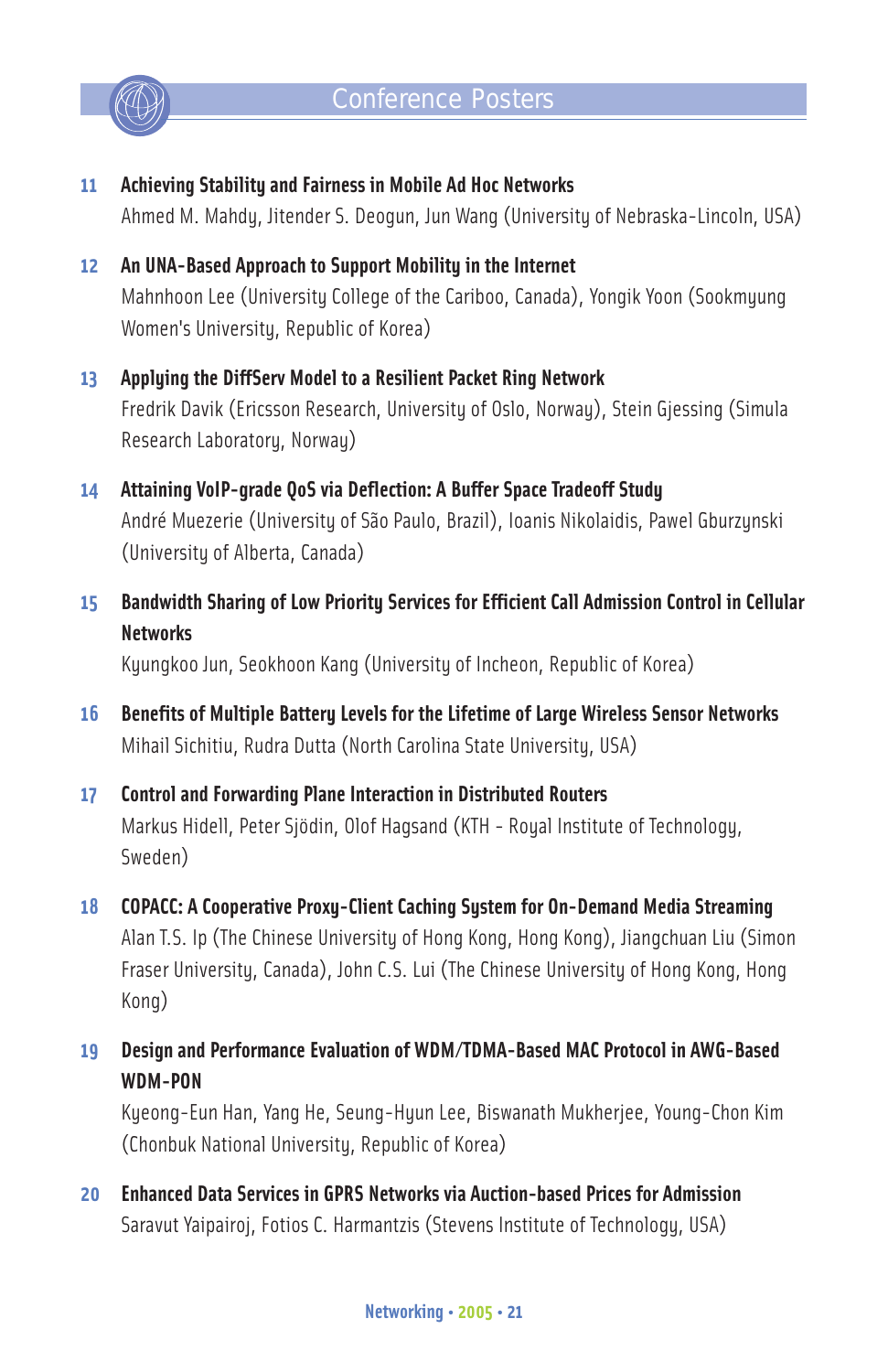

- **21 Equivalent Gibbs-Duhem Law in Network Queue** Sandeep Sudeep, Joseph Y. Hui (Arizona state univesity, USA)
- **22 Extended Dominating Set in Ad Hoc Networks Using Cooperative Communication** Jie Wu, Mihaela Cardei, Fei Dai, Shuhui Yang (Florida Atlantic University, USA)
- **23 Extending the Birkhoff-von Neumann Switching Strategy to Multicast Switches** Jay Kumar Sundararajan, Supratim Deb (MIT, USA), Muriel Médard (MIT, USA)
- **24 Impact of Routing lags on Internet Routing Failures** Feng Wang, Lixin Gao (University of Massachusetts, Amherst, USA)
- **25 INTERMON: An Architecture for Inter-domain Monitoring, Modelling and Simulation** Elisa Boschi (Fraunhofer FOKUS, Germany), Salvatore D'Antonio (Consorzio Interuniversitario Nazionale per l'Informatica, Italy), Paul Malone (WIT, Ireland), Carsten Schmoll (Fraunhofer FOKUS, Germany)
- **26 Maximizing the Number of Connections in Multifiber WDM chain, ring and star networks** Katerina Potika (National Technical University of Athens, Greece)
- **27 Measurement of Rain Attenuation of Microwaves at 12.25GHz in Korea** Dong You Choi (Chosun University, Korea)
- **28 On the Efficient Resource Allocation for High Quality Video streams and FTP traffic over Next Generation Wireless Networks**

Polychronis Koutsakis, Spyros Psychis (Technical University of Crete, Greece)

- **29 Performance Analysis of 802.11 WLANs under Sporadic Traffic** M. Garetto, C.-F. Chiasserini (Politecnico di Torino, Italy)
- **30 Performance Analysis of a Multimedia CDMA System Using Dynamic Rate Control** Seung Sik Choi (University of Incheon, Republic of Korea)
- **31 QoS Scalable Tree Aggregation** Joanna Moulierac, Alexandre Guitton (IRISA / University of Rennes I, France)
- **32 Scalable Route Selection for IPv6 Multihomed Sites** Cédric de Launois, Steve Uhlig, Olivier Bonaventure (Université Catholique de Louvain, Belgium)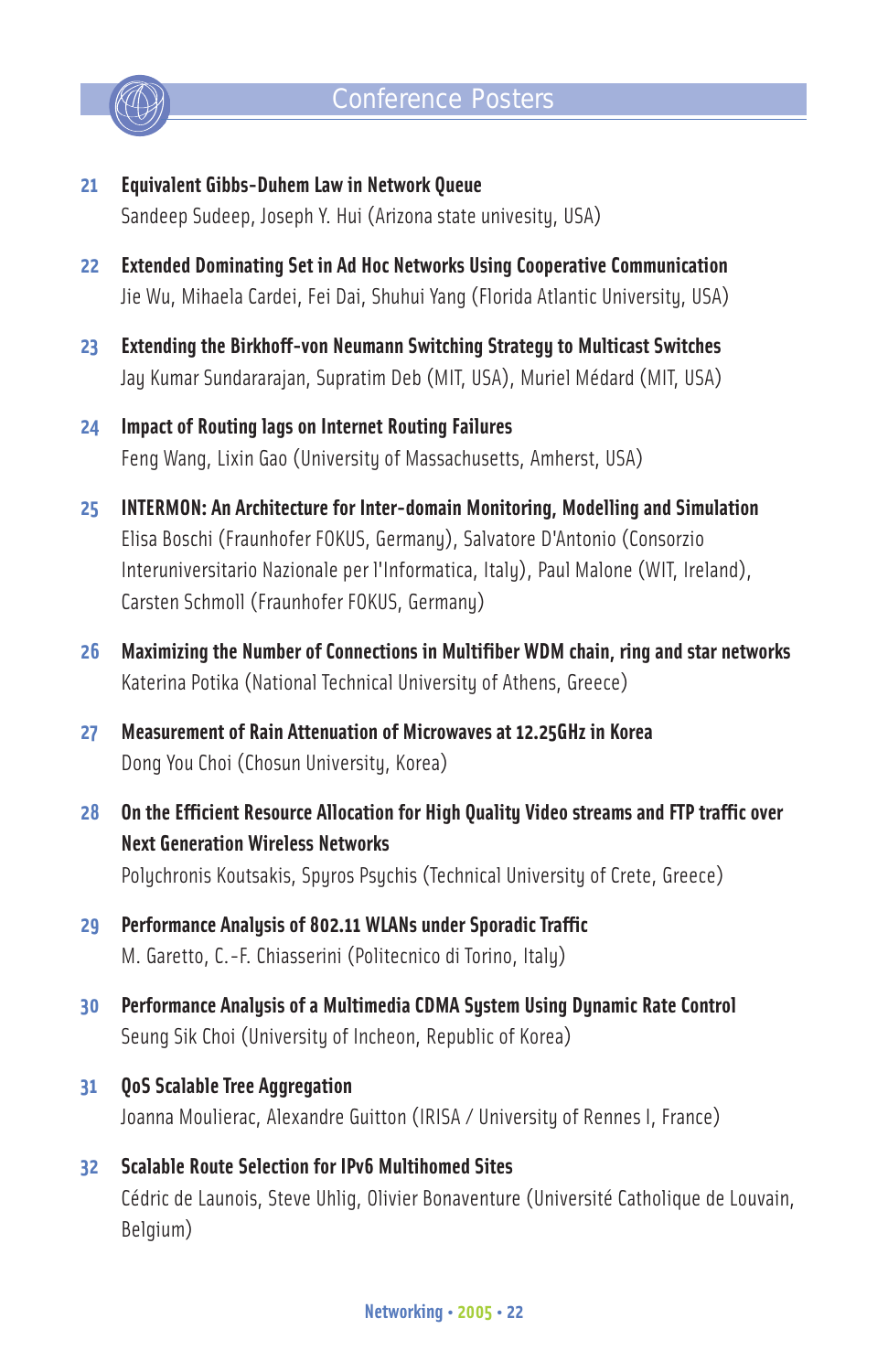

- **33 Supermedia Transport for Teleoperations over Overlay Networks** Zhiwei Cen, Matt Mutka, Danyu Zhu, Ning Xi (Michigan State University, USA)
- **34 SWATCH: a StepWise AdapTive Clustering Hierarchy in Wireless Sensor Networks** Quanhong Wang, Kenan Xu, Hossam Hassanein, Glen Takahara (Queen's University, Canada)
- **35 Trade-offs for Web Communications Fast Analysis** Olivier Paul, Jean-Etienne Kiba (GET/INT, France)
- **36 Virtual Multi-Homing: On the Feasibility of Combining Overlay Routing with BGP Routing** Zhi Li, Prasant Mohapatra, Chen-Nee Chuah (University of California, Davis, USA)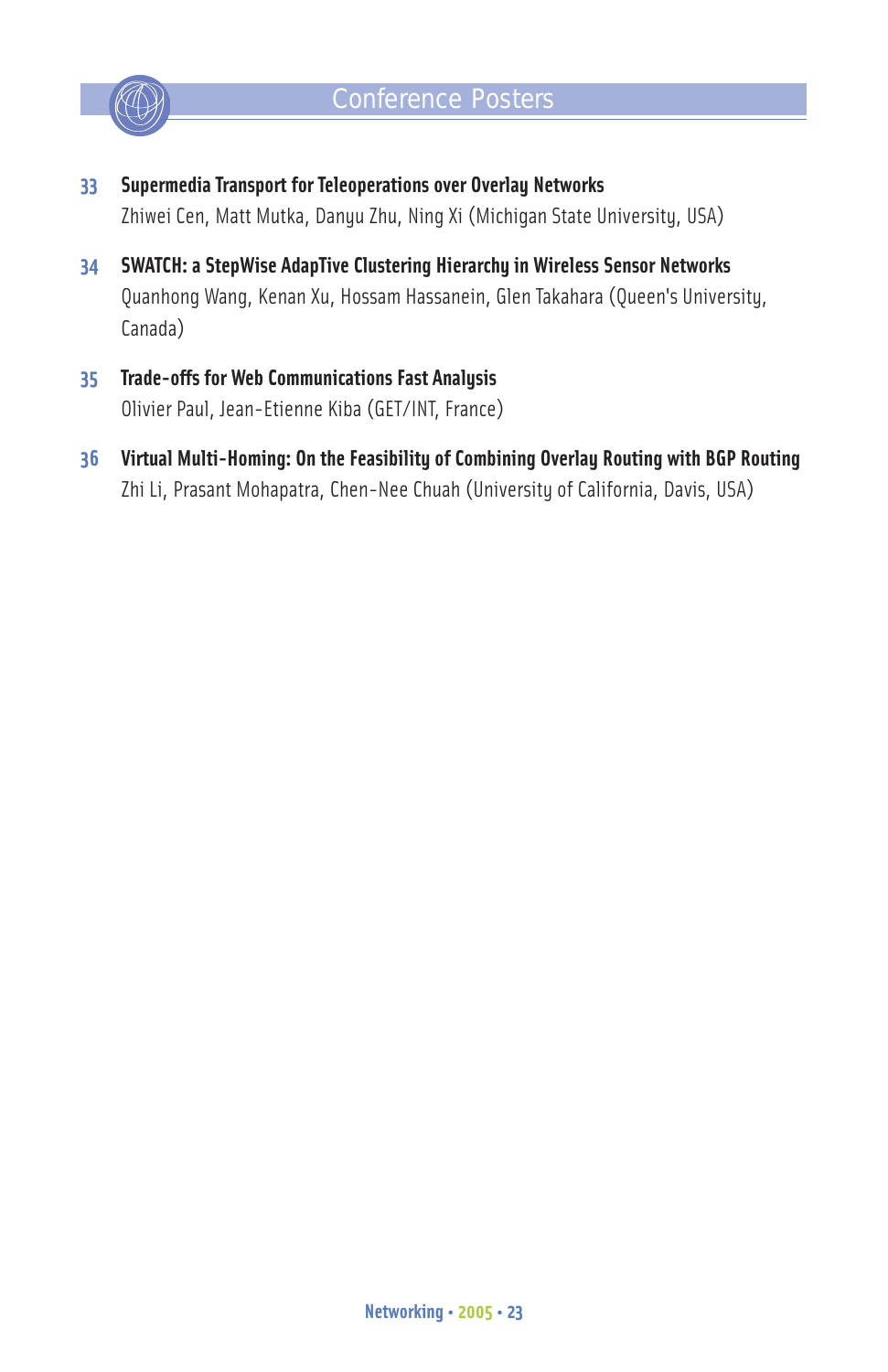

# **Friday May 6, 2005**

# **Mathematical Modeling and Analysis of Computer Networks**

**8:15 – 8:30 Welcome and Information**

**8:30-10:30 Implications to Network Utility Through Physical and Medium Access Layer Innovations** *Jang-Won Lee, Princeton University*

**The Price of Anarchy in Min-Cost Multicast with Network Coding** *Sanjay Shakkottai, University of Texas at Austin*

**Spectrum Sharing Games** *Randy Berry, Northwestern University*

**Competition and Efficiency in Communication Networks** *Asuman Ozdaglar, Massachusetts Institute of Technology*

**10:45 – 12:15 Stochastic Control Problems in MAC Layer Wireless Multicast** *Saswati Sarkar, University of Pennsylvania*

**Optimal Scheduling of Data Transmission in Wireless Networks** *Roland Malhame, Ecole Polytechnique Montreal*

**Power Control, Rate Allocation, and Routing in Stochastic Wireless Networks** *Edmund Yeh, Yale University*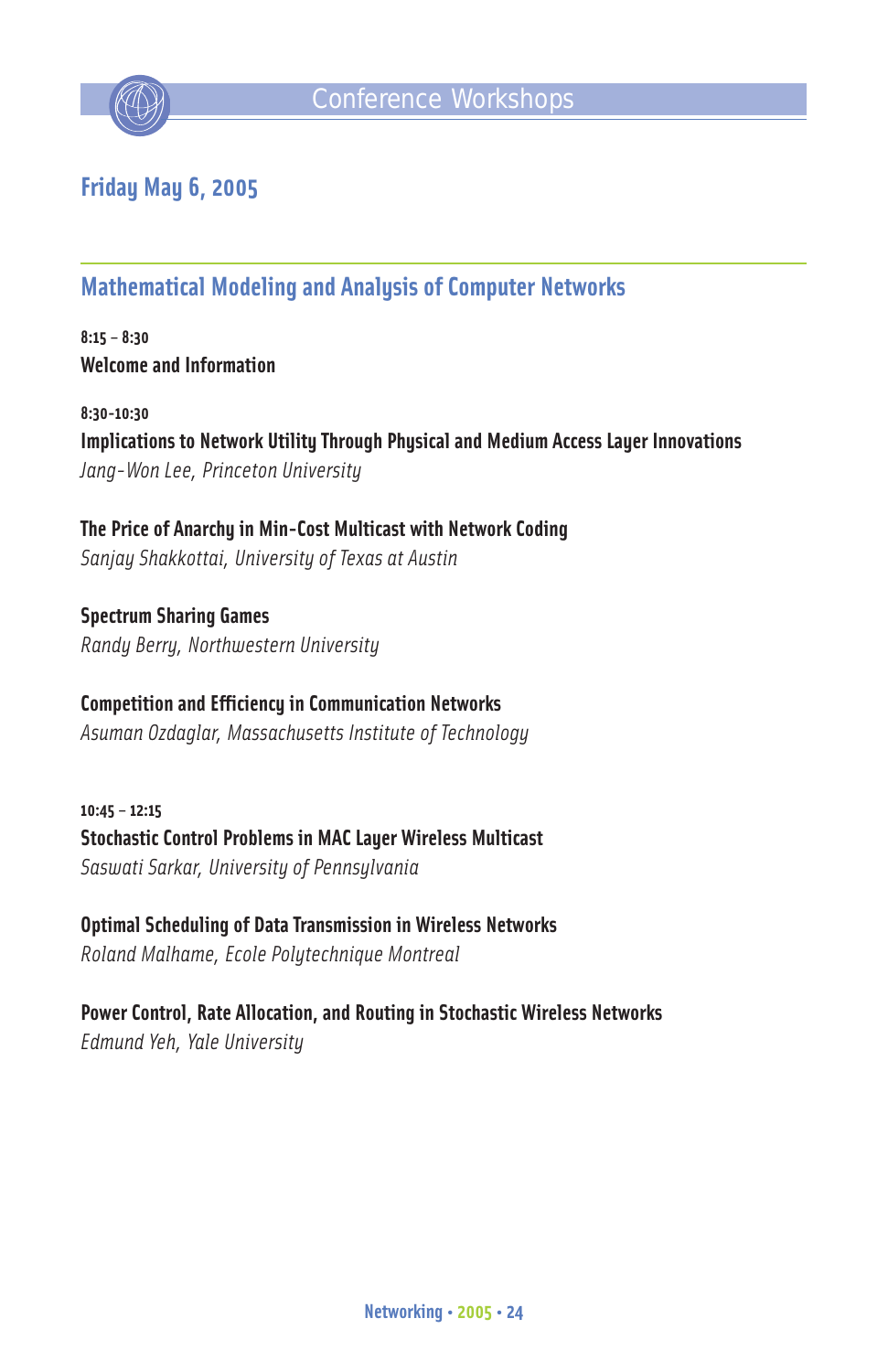

**13:30 – 15:00 Coupled Kermack-McKendrick Models for Randomly Scanning and Bandwith-Saturating Internet Worms** *George Kesidis, Penn State University*

**Providing Guaranteed Packet Loss Rate in Wireless Networks in the Presence of Random Interference** *Richard La, University of Maryland*

**Scheduling in Multihop Wireless Networks** *R. Srikant, University of Illinois at Urbana Champagne*

**15:30 – 17:00 QoS Provisioning in Wireless Ad-Hoc Networks** *K. S. Srisankar, Motorola*

**Random Mobility Models in Ad Hoc Networks: Capacity and Delay Issues** *Ravi Mazumdar, Waterloo University*

**Stochastic Control of Ad-Hoc Networks: Delay, Energy, Fairness** *Michael Neely, University of Southern California*



*Sponsored by the Fields Institute for Research in the Mathematical Sciences.*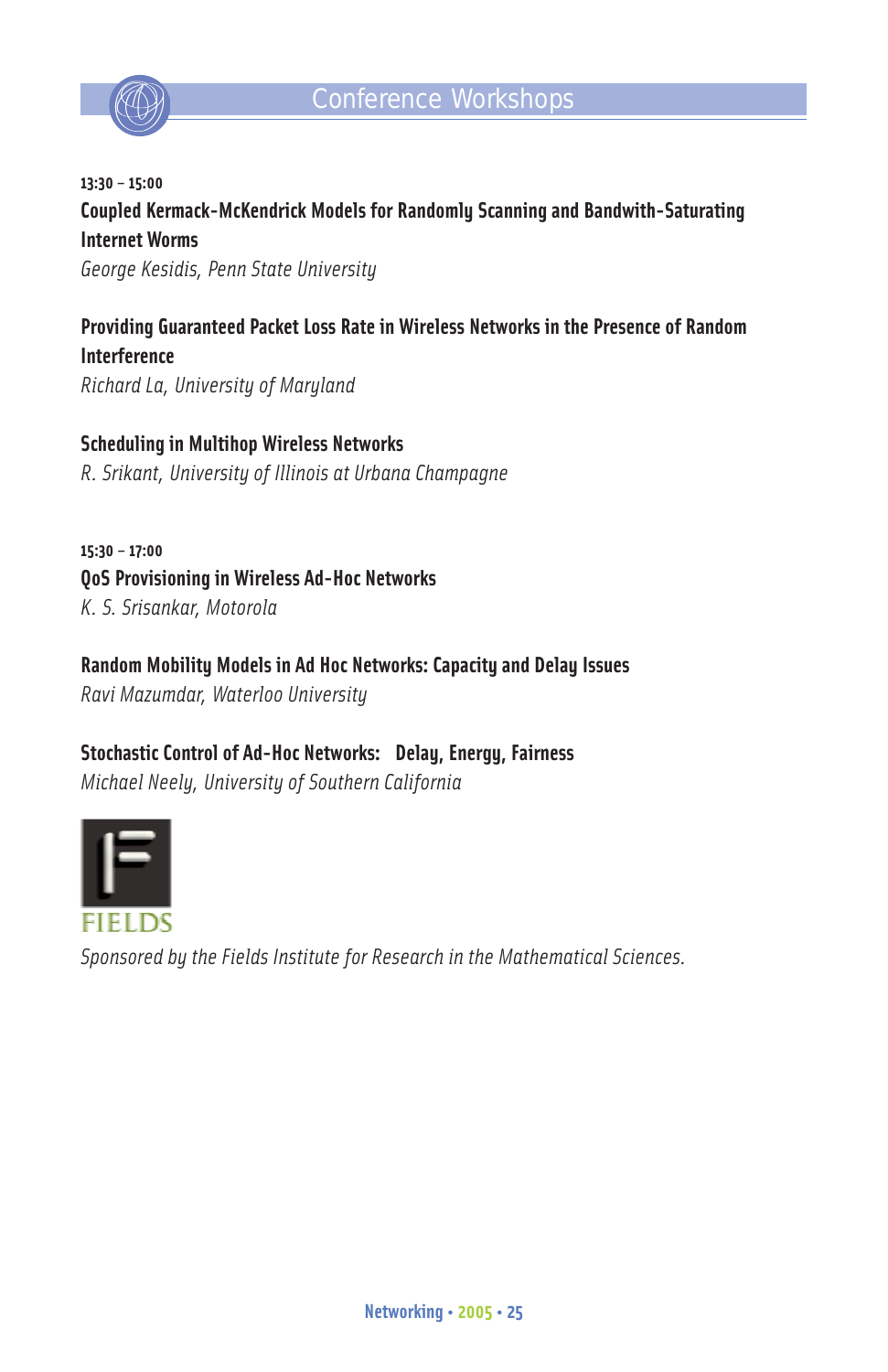

# **Next Generation Networking Middleware**

**8:30 - 09:00 Welcome – Workshop Goals** *G. Kormentzas*

**9:00 - 09:30 Designing a Scalable, Self-Organizing Middleware for Server Clusters** *C. Adam, R. Stadler*

**9:30 - 10:00**

**OSDA: Open Service Discovery Architecture for Cross-domain Service Discovery** *N. Limam, J. Ziembicki, R. Ahmed, Y. Iraqi, D. T. Li, R. Boutaba, F. Cuervo*

**10:00 - 10:30**

**Requirements and Design for XML Messaging in the Mobile Environment**

*J. Kangasharju, T. Lindholm, S. Tarkoma*

#### **11:00 - 11:30**

**Inter-Provider QoS Peering for IP Service Offering Across Multiple Domains** *A. Asgari, M. Boucadair, R. Egan, P. Morand, D. Griffin, J. Griem, P. Georgatsos, J. Spencer, G. Pavlou, M. Howarth* 

**11:30 - 12:00**

#### **Inter-domain QoS Monitoring System for Supporting Service Assurance and Resource Management across Heterogeneous Networks**

*A. Mehaoua, T. Ahmed, A. H. Asgari, G. Kormentzas, G. Xilouris*

**12:00 - 12:30**

**Evaluation of a Location-Based Multimedia Content Delivery System for Monitoring Purposes** *P. Kalliaras, A. D. Sotiriou, P. Stathopoulos, N. Mitrou*

**14:00 - 15:00**

**Keynote Speech: "Towards Autonomic Networking Middleware"**

*Alexander Keller - IBM T.J. Watson Research Center*

**15:30 - 16:00**

**Performance Evaluation of a P2P Overlay Brokerage Network**

*N. Dellas, S. Kapellaki, E. Koutsoloukas, G. Prezerakos, I. Venieris* 

**16:00 - 16:30**

**Middleware for In-door Ambient Intelligence: The PolyOmaton System** *S. Azodolmolky, N. Dimakis, V. Mylonakis, G. Souretis, J. Soldatos, A. Pnevmatikakis, L.*

*Polymenakos*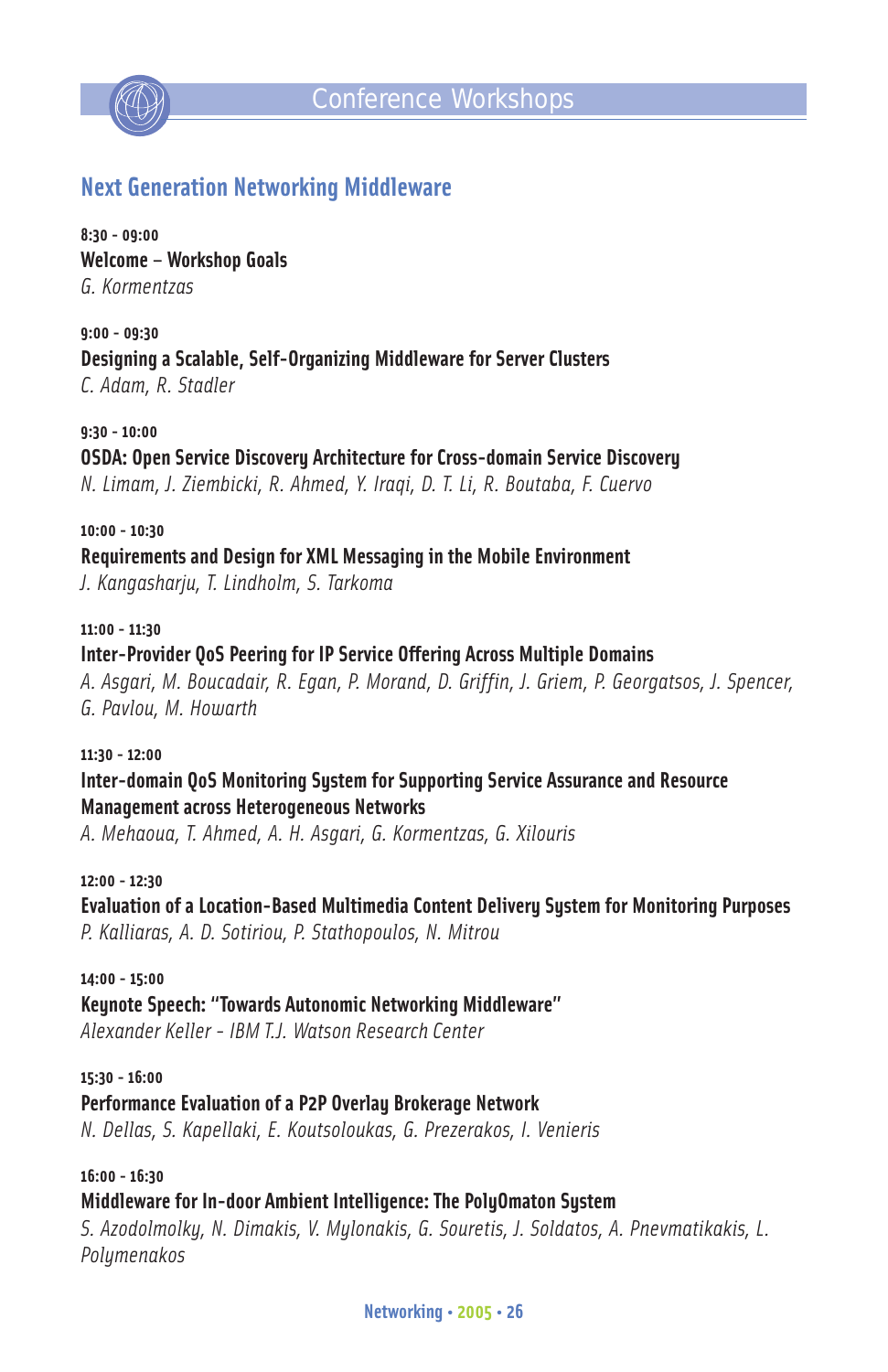

**16:30 - 17:00 Middleware Platform for the Support of Charging Reconfiguration Actions** *M. Koutsopoulou, S. Panagiotakis, A. Alonistioti, A. Kaloxylos* 

**17:00 - 17:30 Workshop Concluding Remarks**

# **World Class Events: Telecommunications Challenges**

Throughout the telecommunications industry, organizing world class events presents unique challenges and drives explosive changes in service offerings, network infrastructures, and product technologies. The host city's or country's reputation on being able to organize such world class events may depend on the mastery of providing a "Perfect Network".

This workshop is a unique gathering opportunity for select industry executives, seasoned managers, expert researchers and senior subject matter experts from sponsor organizations of world class events, telecommunication companies, and government officials of host cities/countries to discuss the requirements and steps necessary to build and operate a "Perfect Network" for such events. They will share experiences, plans, "do lists", and their vision to ensure a "Perfect Network". An intense day of selected presentations and possible refreshing panel discussions will focus on how to avoid "re-inventing the wheel" every time that a city or country becomes a candidate/host for such world class events.

#### **Confirmed Key Speakers of the industrial track:**

- **> Delivering an Olympic Class Network in 2010**, Justin Webb, *Vice President Olympic Solutions, Bell Canada*
- **> Telecommunication Challenges for the Olympic Games**, Spilios Makris, *Director Olympic Program, Telcordia*
- **> Telecommunications at the Athens 2004 Summer Olympics**, Yiannis Antoniadis, *Olympic Games Telecommunications Command & Control Deputy Manager, OTE*
- **> World Class Events Telecommunication Challenges**, Alex Iliadis, *Athens 2004 Telecom Manager*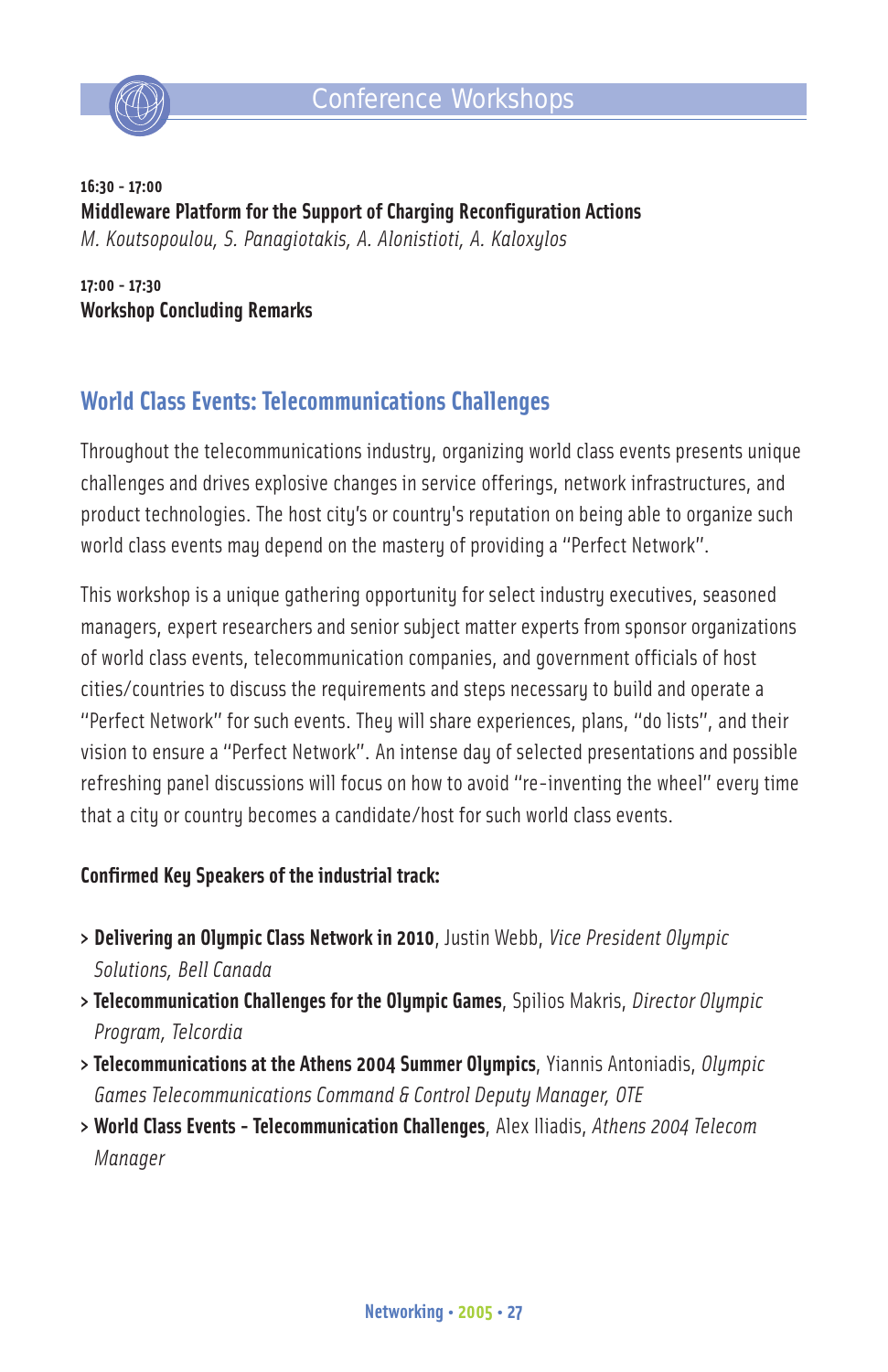

*Chair:* Raouf Boutaba, University of Waterloo, Canada

#### **Special Track for Networking Technologies, Services and Protocols**

*Chair:* Kevin Almeroth, UCSB, USA

Mostafa Ammar, Georgia Tech, USA Samrat Bhattacharjee, University of Maryland, USA Andrea Bianco, Politecnico di Torino, Italy Milind Buddhikot, Bell Labs, USA Claudio Casetti, Politecnico di Torino, Italy Jun-Hong Cui, University of Connecticut, USA Jordi Domingo-Pascual, University of Catalunya, Spain Sonia Fahmy, Purdue University, USA Wu-chi Feng, Oregon Graduate Institute, USA Maurice Gagnaire, ENST, France Manimaran Govindarasu, Iowa State University, USA David Hutchison, Lancaster University, UK Gianluca Iannaccone, Intel Research Cambridge, USA Shivkumar Kaluanaram, RPI, USA Kimon Kontovasilis, Demokritos Research Center, Greece Guy Leduc, University of Liege, Belgium Jorg Liebeherr, University of Virginia, USA Peter Marbach, University of Toronto, Canada Lorne Mason, McGill University, Canada Ketan Mayer-Patel, University of North Carolina, USA Michael Menth, University of Wuerzburg, Germany Vishal Misra, Columbia University, USA Prasant Mohapatra, UC Davis, USA Ioanis Nikolaidis, University of Alberta, USA Peng Ning, North Carolina State University, USA Jaudelice de Oliveira, Drexel University, USA Christos Papadopoulos, University of Southern California, USA Symeon Papavassiliou, NJIT, USA Erwin Rathgeb, University of Essen, Germany Reza Rejaie, Univ of Oregon, USA

George Rouskas, NC State University, USA

Saswati Sarkar, Universitu of Pennsulvania, USA Stefan Saroiu, University of Toronto, Canada Ashwin Sridharan, Sprint ATL, USA Aaron Striegel, University of Notre Dame, USA Lars Wolf, Braunschweig University of Technology, Germany Richard Yang, Yale University, USA Daniel Zappala, University of Oregon, USA Ben Zhao, UCSB, USA

#### **Special Track for Performance of Computer and Communication Networks** *Chair:* Ramon Puigjaner, Universitat de les Illes Balear,

Spain

Ron Addie, University of Southern Queensland, Australia Eitan Altman, INRIA, France Miltiades Anagnostou, National Technical University of Athens, Greece Andrea Baiocchi, University "La Sapienza" Rome, Italy Chris Blondia, University of Antwerp, Belgium Tosten Braun, University of Berne, Switzerland Herwig Bruneel, University of Ghent, Belgium Mariacarla Calzarossa, University of Pavia, Italy Constantinos Courcoubetis, Athens University of Economics and Business, Greece Khaled Elsayed, Cairo University, Egypt Sebastià Galmés, Universitat de les Illes Balears, Spain Jorge García, Universitat Politècnica de Catalunya, Spain Guenter Haring, University of Vienna , Austria Peter Harrison, Imperial College, UK Ilias Iliadis, IBM Research, Switzerland Farouk Kamoun, Université de la Manouba, Tunisia Krishna Kant, Intel Corporation, USA Peter Key, Microsoft Research Ltd, Cambridge, UK Willian Knottenbelt, Imperial College, UK Demetres Kouvatsos, University of Bradford, UK Pieter Kritzinger, University of Cape Town, RSA Emilio Leonardi, Politecnico di Torino, Italy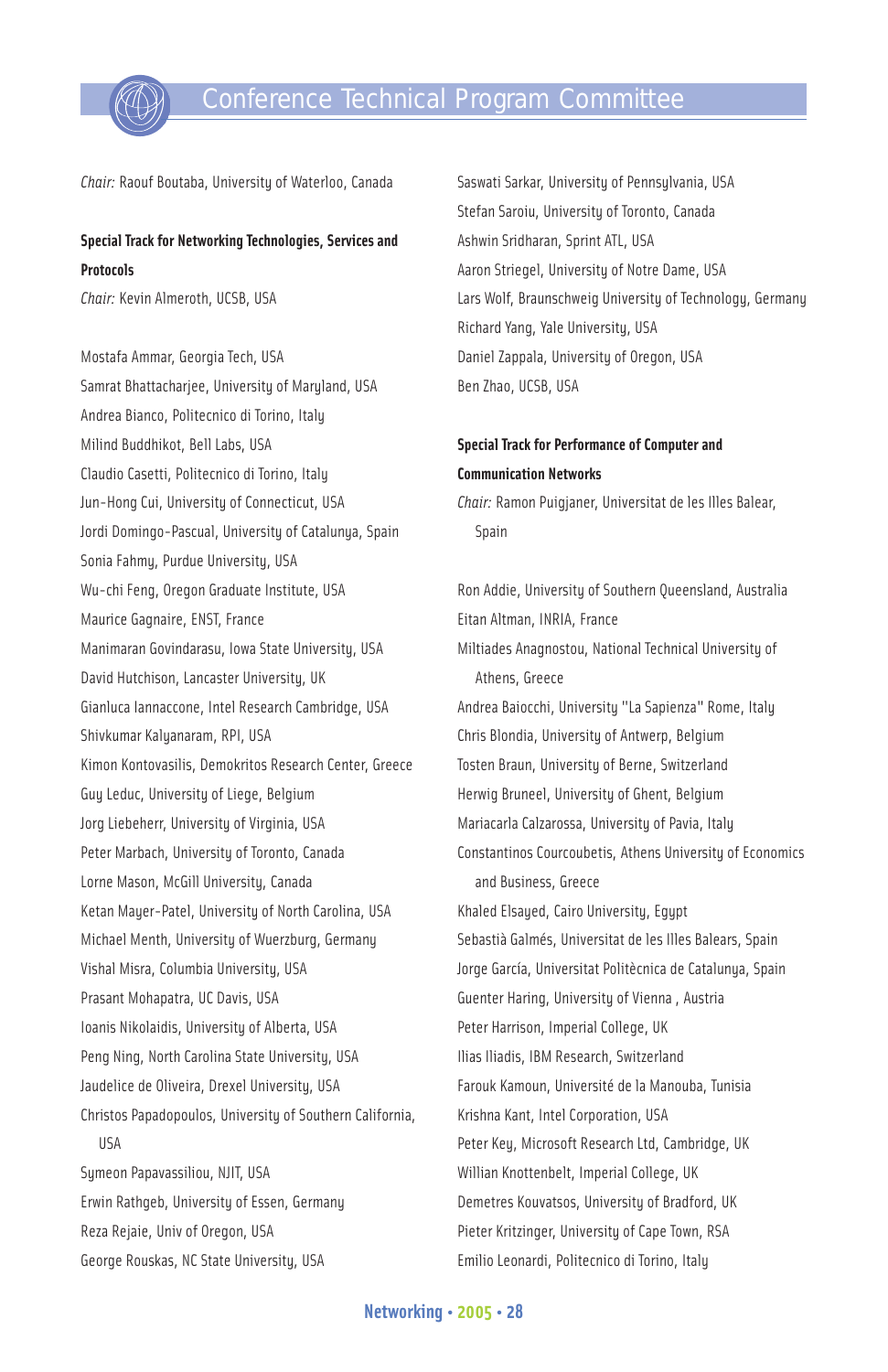# Conference Technical Program Committee



Alberto Leon-Garcia, University of Toronto, Canada Michela Meo, Politecnico di Torino, Italy Edmundo Monteiro, University of Coimbra, Portugal Ilkka Norros, VTT, Finland Luis Orozco, Universidad de Castilla-La Mancha, Spain Harry Perros, North Carolina State University, USA Andreas Pitsillides, University of Cyprus, Cyprus Ana Pont, Universitat Politècnica de València, Spain Otto Spaniol, Rheinisch-Westfälische Technische Hochschule Aachen, Germany Yutaka Takahashi, University of Kyoto, Japan Yannis Viniotis, North Carolina State University, USA

#### **Special Track for Mobile and Wireless Communications Systems**

*Chair:* Sherman Shen, University of Waterloo, Canada

Ozgur Akan, Middle Easten Technical University Eitan Altman, INRIA, France Luciano Bononi, University of Bologna, Italy Hsiao-Hwa Chen, National Sun Yat-sen University, Taiwan Marco Conti, National Research Council, Italy Christina Czernuszka, Telus, Canada Eylem Ekici, Ohio State University, USA Laura Feeney, SICS, Sweden Joe Finney, Lancaster University, UK Gabor Fodor, Ericsson, Sweden Jerome Galtier, France Telecom R&D and INRIA, France Silvia Giordano, ICA-DSC-SUPSI, Switzerland Enrico Gregori, National Research Council, Italy Ekram Hossain, University of Manitoba, Canada Youssef Iraqi, University of Waterloo, Canada

Robin Kravets, UIUC , USA Thomas Kunz, Carleton University, Canada Victor Leung, University of British Columbia, Canada Chuang Lin, Tsinghua University, China Gerald Maguire, Royal Institute of Technology, Sweden Jelena Misic, University of Manitoba, Canada Zhisheng, Niu, Tsinghua University, China Stephan Olariu, Old Dominion University, USA Sergio Palazzo, University of Catania, Italy Jianping Pan, NTT, USA Nikos Passas, University of Athens, Greece George Polyzos, Athens University of Economics and Business, Greece Guy Pujolle, Universite Pierre et Marie Curie (Paris 6), France Kimmo Raatikainen, University of Helsinki, Finland Aladdin O. M. Saleh, Bell Mobility, Canada Ivan Stojmenovic, University of Ottawa, Canada Violet Syrotiuk, Arizona State University, USA Shahrokh Valaee, University of Toronto, Canada Andras Valko, Ericsson, Sweden Bernhard Walke, Aachen University, Germany Lichun Wang, National Chiao Tung University, Taiwan Gualiang (Larry) Xue, Arizona State University, USA Richard Yao, Microsoft Research Asia, China Xiaohu You, Southeast University, China Ping Zhang, Beijing University of Post and Telecommunications, China Qian Zhang, Microsoft Research Asia, China Yongbing Zhang, University of Tsukuba, Japan Dongmei Zhao, McMaster University, Canada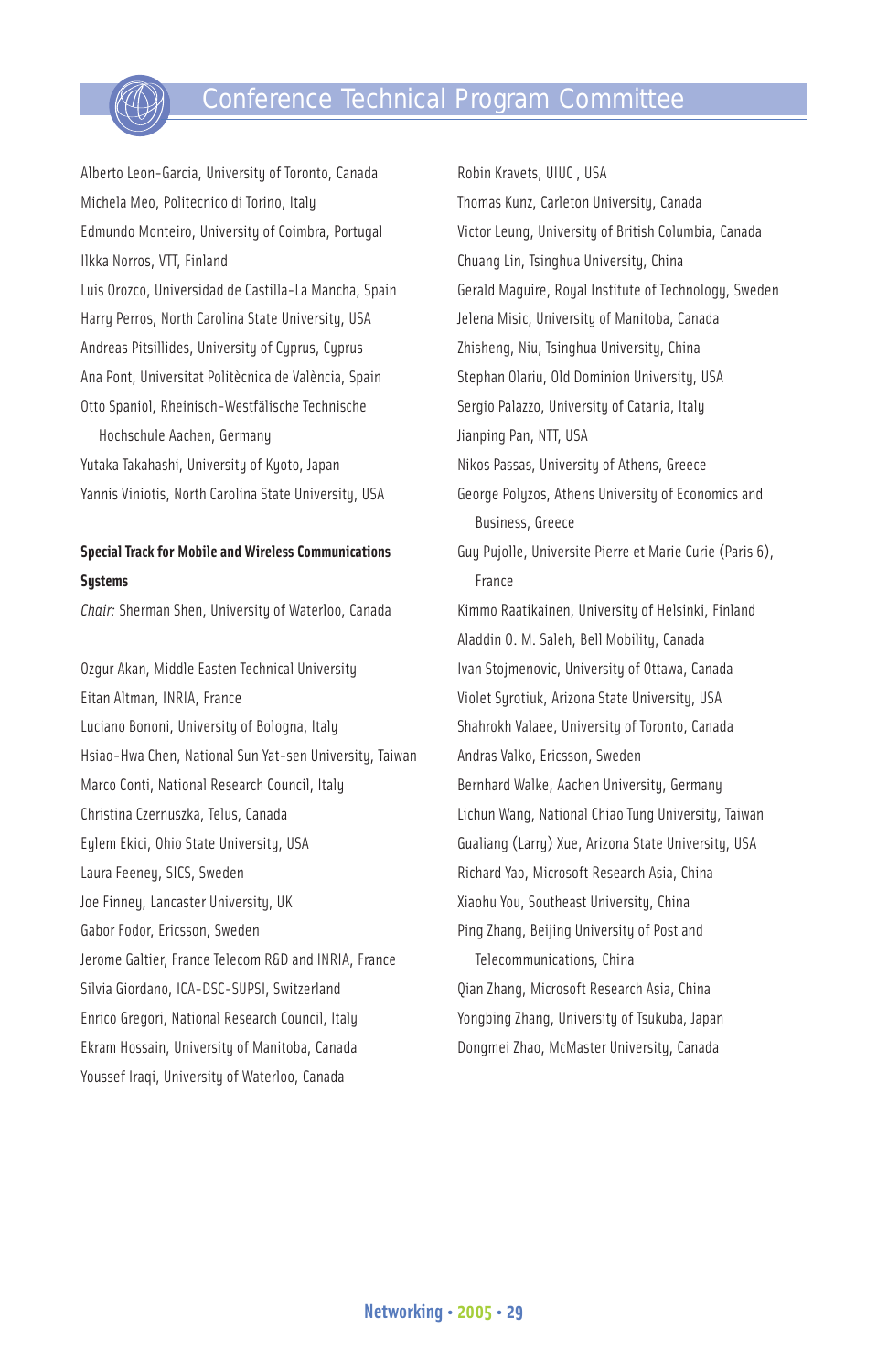

# Conference Executive Committee

**General Chair** Jay Black, University of Waterloo, Canada

**Technical Program Chair** Raouf Boutaba, University of Waterloo, Canada

**Chair, Special Track for Networking Technologies, Services and Protocols** Kevin Almeroth, University of California, Santa Barbara, USA

**Chair, Special Track for Performance of Computer & Communication Networks** Ramon Puigjaner, Universitat de les Illes Balear, Spain

**Chair, Special Track for Mobile and Wireless Communications** Sherman Shen, University of Waterloo, Canada

**Keynote and Panel Co-Chairs** Edmundo Monteiro, University of Coimbra, Portugal Catherine Rosenberg, University of Waterloo, Canada

**Tutorial and Workshop Co-Chairs** Lorne Mason, McGill University, Canada Alex Lopez-Ortiz, University of Waterloo, Canada **Publicity Co-Chairs** Guy Omidyar, Sultan Qaboos University, Oman Paul Ward, University of Waterloo, Canada

**Publication Chair** Thomas Kunz, Carleton University, Canada

**Industrial Relations Chair** Vic Diciccio, University of Waterloo, Canada

**Local Arrangements** Wendy Rush, University of Waterloo, Canada Jean Webster, University of Waterloo, Canada

**Steering Committee:** Harry Perros (Chair), NCSU, USA Augusto Casaca, IST/INESC, Portugal Guy Omidyar, Sultan Qaboos University, Oman Guy Pujolle, University of Paris 6, France Otto Spaniol, Aachen University, Germany Ioannis Stavrakakis, University of Athens, Greece